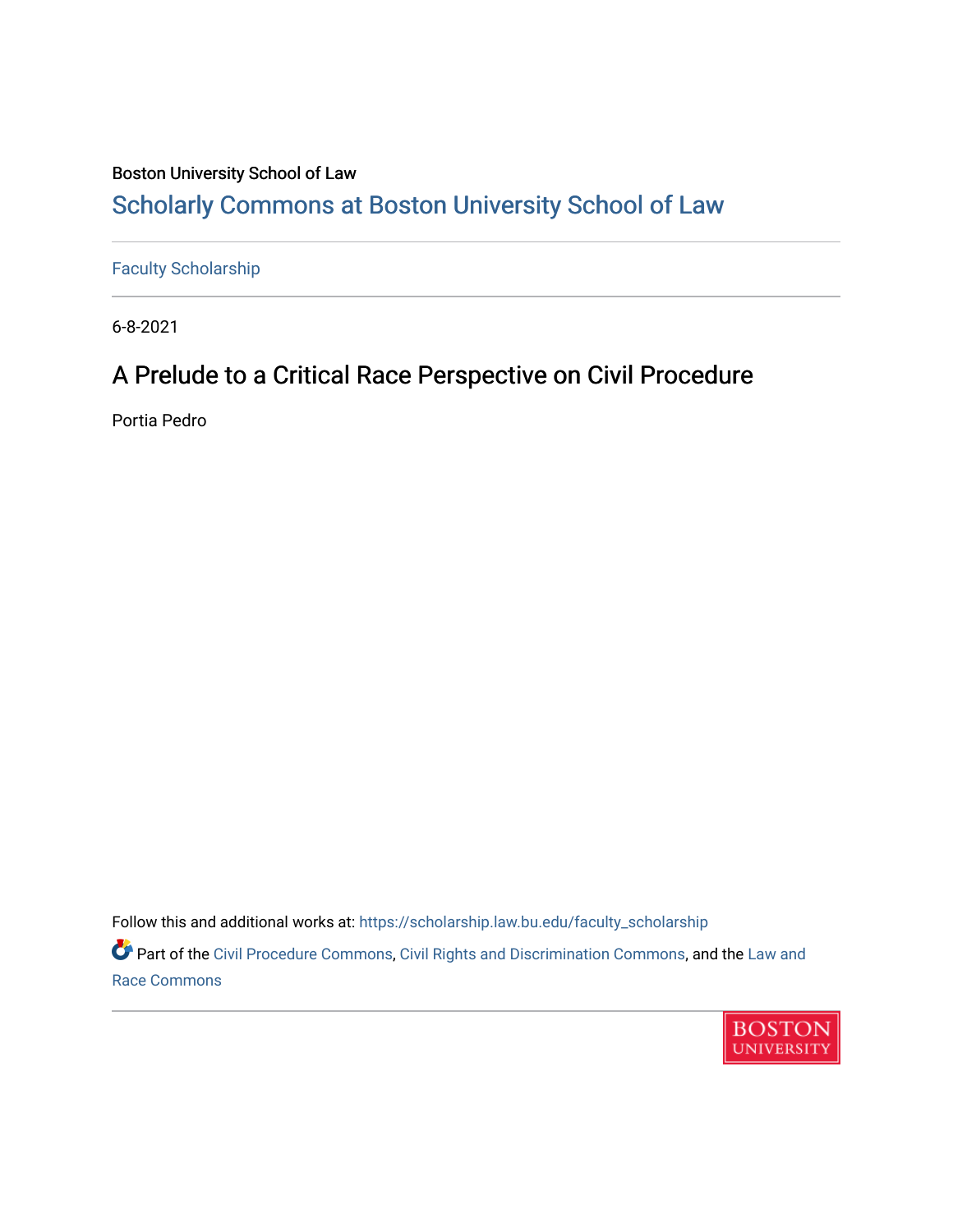# VIRGINIA LAW REVIEW ONLINE

VOLUME 107 JUNE 2021 143-165

# *ESSAY*

# A PRELUDE TO A CRITICAL RACE THEORETICAL ACCOUNT OF CIVIL PROCEDURE

#### *Portia Pedro\**

*In this Essay, I examine the lack of scholarly attention given to the role of civil procedure in racial subordination. I posit that a dearth of critical thought interrogating the connections between procedure and the subjugation of marginalized peoples might be due to the limited experiences of procedural scholars; a misconception that procedural rules are a technical, objective, neutral area; and avoidance of discussion of race or other aspects of identity unless there is a case, material, or scholarly topic that meets an unreasonably high standard. I emphasize the importance of a critical race analysis of civil procedure.*

143

<sup>\*</sup> Associate Professor, Boston University School of Law. I owe thanks to the Boston University School of Law students in my spring 2021 Remedies and Critical Civil Procedure courses for helpful conversations. I am especially thankful to Arshad Imtiaz Ali, Meera Deo, and Jessica Silbey, who patiently read and criticized early drafts, and to my parents, who, in many ways, have supported me sharing the childhood experience that I describe in this Essay. Caitlin Calvo, Katherine Grisham, Mia Harris, Alesha Ignatius-Brereton, Doug Illsley, Megan Kira, Taylor Mckinnon, Monica Naranjo, Kathy Quezada, Troy Rayder, and Mara Rosario-Salinas provided excellent research assistance; Ellen Minot Frentzen and Kate Cochrane went above and beyond their assignments as my BU Law Library liaisons, as did so many of their librarian colleagues (especially Emily D'Aquila, Kelly C. Johnson, and Stefanie B. Weigmann); and Ida Abhari, Alex Pisciarino, Nathaniel Sutton, and other editors of the *Virginia Law Review* provided thoughtful edits.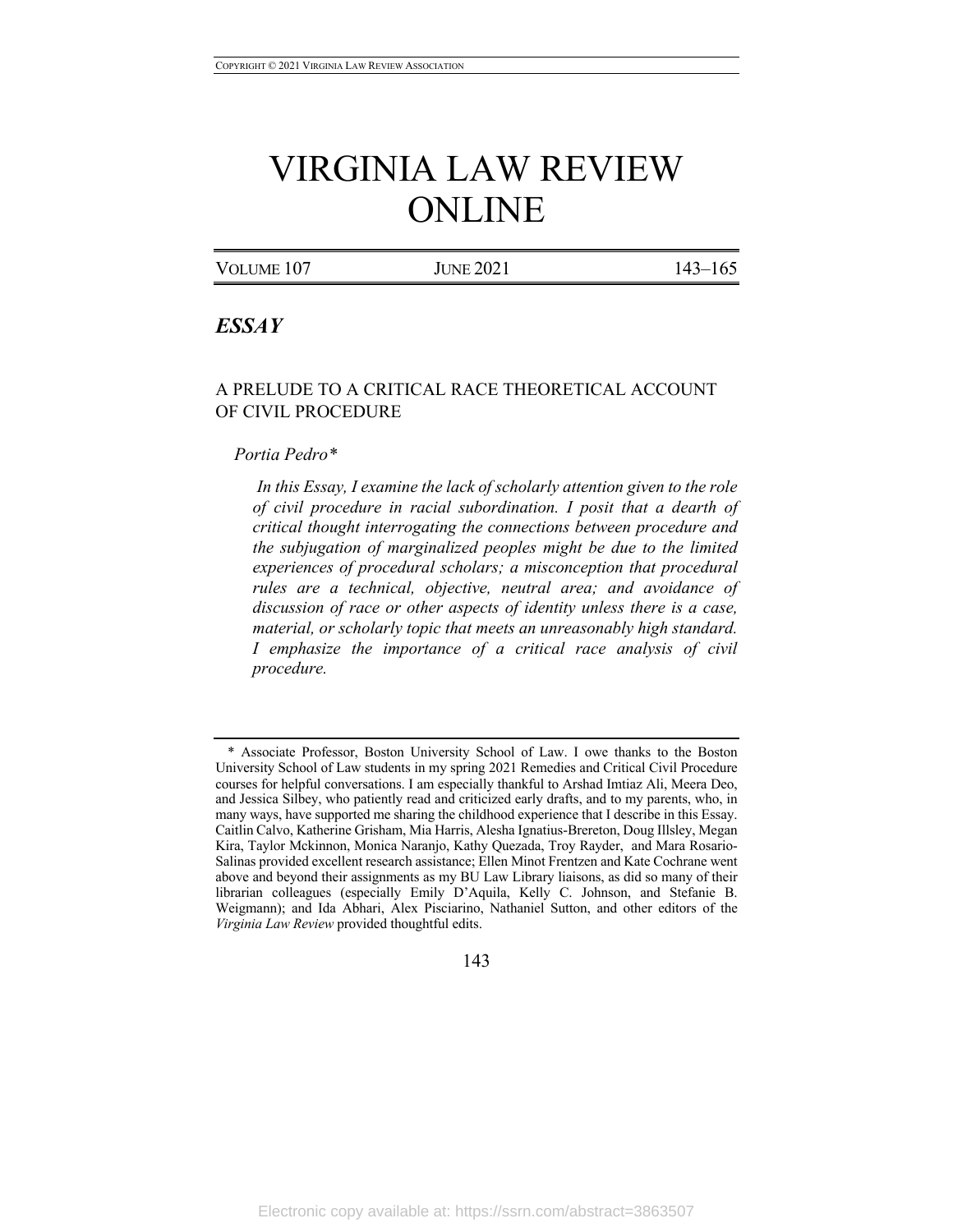#### **INTRODUCTION**

In response to the uprisings and social movement for racial justice following police officers<sup>1</sup> killing George Floyd, Breonna Taylor, and other Black<sup>2</sup> people,<sup>3</sup> several dozen civil procedure scholars gathered virtually during the summer of 2020 to discuss how to include racial justice and issues of race in our classrooms.<sup>4</sup> While this event was a valiant attempt, it struck me as long overdue.

<sup>4</sup> This July 22, 2020 session addressed racial and social justice in civil procedure.

<sup>&</sup>lt;sup>1</sup> The social movement, uprisings, and demonstrations have primarily focused on police killings of Black people, but there also have been notable killings of Black people by people who weren't police officers. The summer of 2020 witnessed significant demonstrations against those other killings as well, including demonstrations against Travis McMichael, Gregory McMichael, and William "Roddie" Bryan Jr. killing Ahmaud Arbery. Brandon Tensley*,* Ahmaud Arbery and the Resilience of Black Protest, CNN Politics (May 12, 2020, 8:54 PM), https://www.cnn.com/2020/05/12/politics/ahmaud-arbery-black-protestpandemic/index.html. [https://perma.cc/V87J-F24C]; Jessica Savage, Looking Back at the Arbery Case and Where Do We Go from Here?, CNN (Feb. 23, 2021, 5:36 PM), https://www.wtoc.com/2021/02/23/looking-back-arbery-case-where-do-we-go-here/ [https://perma.cc/Z9J9-RTMZ]. Others have discussed the relationship between non-police

killings of Black people and police killings of Black people. Lyndsey Gough, Protest Held to Demand Arrests for the Death of Ahmaud Arbery, WTOC (May 6, 2020, 10:52 PM), https://www.wtoc.com/2020/05/06/protest-held-demand-arrests-death-ahmaud-arbery/

<sup>[</sup>https://perma.cc/XPN3-KF4Y]; Shervin Assari, George Floyd and Ahmaud Arbery Deaths: Racism Causes Life-threatening Conditions for Black Men Every Day, The Conversation (June 1, 2020, 8:14 AM), https://theconversation.com/george-floyd-and-ahmaud-arberydeaths-racism-causes-life-threatening-conditions-for-black-men-every-day-120541

<sup>[</sup>https://perma.cc/5JCE-5A34]. In this Essay, I tend to refer to police killings of Black people because that seemed to be the primary focus of the largest and most sustained mobilizations, but I don't mean to prioritize one group of killings of Black people over another by doing so.

<sup>2</sup> I capitalize "Black" and do not capitalize "white," "people of color," or "women of color." See Portia Pedro, Toward Establishing A Pre-Extinction Definition of "Nationwide Injunctions", 91 U. Colo. L. Rev., 849 n.5 (2020); Kimberlé Williams Crenshaw, Race, Reform, and Retrenchment: Transformation and Legitimation in Antidiscrimination Law, 101 Harv. L Rev. 1331, 1332 n.2 (1988) [hereinafter Crenshaw, Race] ("Blacks, like Asians, Latinos, and other 'minorities,' constitute a specific cultural group and, as such, require denotation as a proper noun."); see also Kimberle Williams Crenshaw, Mapping the Margins: Intersectionality, Identity Politics, and Violence Against Women of Color, 43 Stan. L. Rev. 1241, 1244 n.6 (1991) (". . . I do not capitalize 'white,' which is not a proper noun, since whites do not constitute a specific cultural group.").

<sup>3</sup> Demonstrations Force America to Reckon with Contentious Past, N.Y. Times (June 16, 2020), https://www.nytimes.com/2020/06/16/us/george-floyd-rayshard-brooks-protests.html [https://perma.cc/M54X-7JKD]; Damian Cave, Livia Albeck-Ripka & Iliana Magra, Huge Crowds Around the Globe March in Solidarity Against Police Brutality, N.Y. Times (June 6, 2020), https://www.nytimes.com/2020/06/06/world/george-floyd-global-protests.html [https://perma.cc/6AND-3V3K].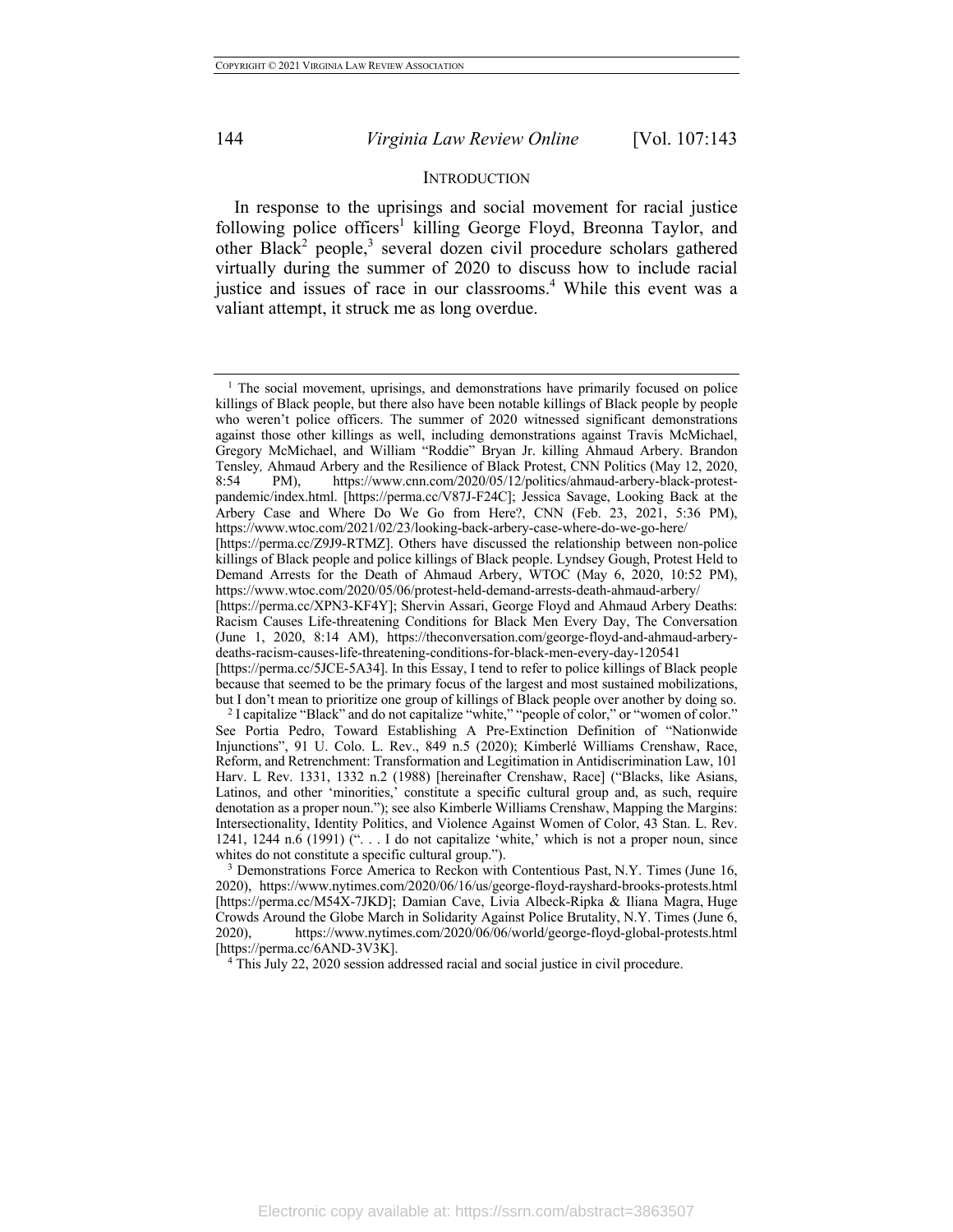In this Essay, first, I share a personal experience with police as part of suggesting that Black people's interactions with police might be a source of collective identity and might help us (Black proceduralists, litigators, and scholars of color) to see some of the role of racial subordination within policing and procedure.<sup>5</sup> Next, I describe some of the importance of developing a critical race analysis of civil procedure and briefly discuss some of the reasons that this analysis might be underdeveloped.

#### I. INTERACTING WITH THE POLICE AS A COLLECTIVE BLACK EXPERIENCE

My first memory of my father is also my first memory of the police.<sup>6</sup> I was almost five years old when it happened. I was riding as a passenger in my dad's car, a 1977 Dodge Monaco, as my father, who is Black and, at the time, was a bit under 30 years old, was driving. We were on our way to pick up my cousin from preschool. As my dad and I passed his high school alma mater, sheriffs pulled us over. The deputies approached the car with their guns drawn, pointed at us. They made my dad get out with his hands up, made him lay on the ground, and handcuffed him. With the amount of force that they displayed, he was scared about what they might do to me, especially if I surprised them. He told them that his 5 year-old daughter was in the car. Their response to hearing that a child was in the car was to yell out to 5-year-old me, "One move and I'll blow your head off."

The sheriffs didn't physically harm either of us in that encounter, but our safety was far from guaranteed. When I was older, my parents explained to me that the supposed reason that the sheriffs pulled us over that day was that the prior owner of the car had tampered with one letter of the license plate to make it spell out his name backwards. My dad's Irish friend had used nail polish to make a "1" look like an "I" so the license plate spelled his name (Patrick) backwards. My dad had ordered his own vanity license plate and was waiting on its arrival, but my dad hadn't even realized that Patrick had altered the current license plate. My dad had only had the car for a few weeks at most when sheriffs pulled him

<sup>5</sup> Perhaps there might not be as much in the way of a racial analysis, or analysis integrating other aspects of marginalized identities, within civil procedure because procedural scholars may be primarily white, heterosexual, cisgender men who might not be as aware of the role of race or identity in their experiences in the same way that many people of color, women, members of the Lesbian, Gay, Bisexual, Transgender, Queer (LGBTQ) community, people who identify as gender nonbinary, and people with disabilities might be.

<sup>6</sup> To be specific, the Los Angeles County Sheriff's Department.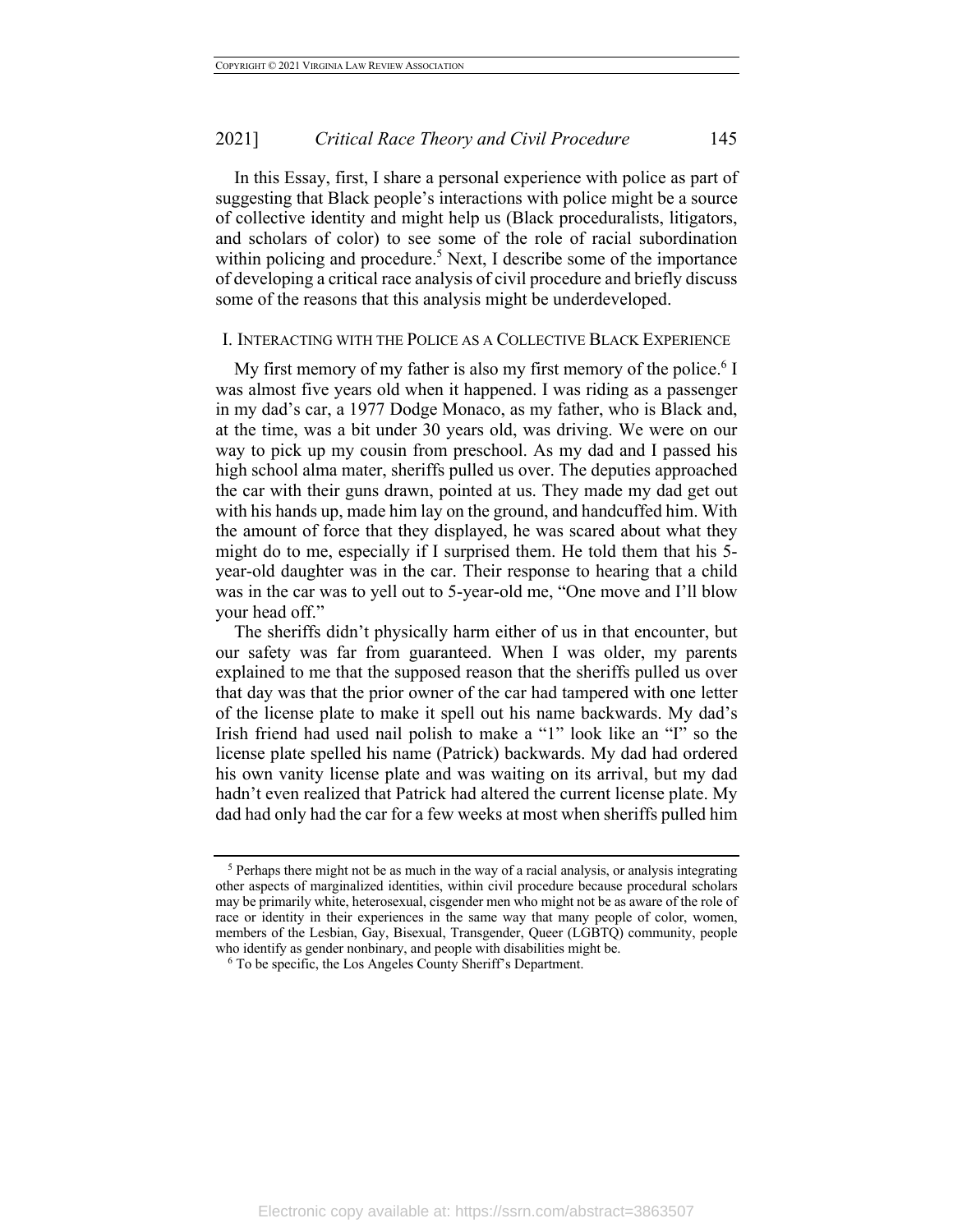over, but (white) Patrick had driven the car with the altered license plates for years without any issues from police or sheriffs. A part of me wonders if some of the reason that the sheriffs reacted with such a show of force toward me and my father when they had not pulled Patrick over for the license plate issue was due to sheriffs' reactions to seeing my Black dad driving a car that, even though it was repainted to be tan and brown, clearly used to be a California Highway Patrol cruiser.

After the sheriffs forced my dad to get out of the car and questioned him, he gave consent for them to search him and the car. On that day—as I sat on the curb, with my legs in the street and watched—I had my first real life lesson on encounters with the police as a Black person. My first lesson of how Black people interact with the police to try to remain unharmed was through this experience and stories of it after.

In separate sheriff cars, they took us both down to the station and harassed him for so long that my next meal came from the station vending machine. As a five year old with no understanding of the context, I remember thinking that the deputies were so nice for giving me that tuna fish sandwich. Because I was hungry. And had no parent or guardian with me. Because they took my dad and I to the station for no reason. Instead of giving him a simple fix-it ticket, they brought criminal charges against him. My parents had to hire a lawyer and pay hundreds of dollars just to get the charges dropped.

I wonder how many other Black children have similar firsts. My father later explained that, as a Black man in a Black, working class neighborhood with his child in the car, he thought that the best and safest way for him to handle the encounter was to give consent to whatever search the police requested. Looking back, I think that he was probably right. Because the deputies stopped us with such a show of force, it is hard to imagine them peacefully accepting a refusal to search. This was my first experience in what would become an oft-repeated role as a Black girl and later woman with Black boys and men (or other boys or men of color).7 Unfortunately, this type of experience is not unique for Black people in the United States. This interaction (along with many others) is

<sup>7</sup> I mention some of the role of sex/gender and race/ethnicity in my experiences with police. I do so only to share what patterns there have been in my experiences, not to erase or ignore the experiences of Black girls and women, other girls and women of color, transgender girls and women, other members of the LGBTQ+ community, people with mental health issues or disabilities, or any other group who tends to have a heightened risk of interactions with police and are too often on the receiving end of police violence.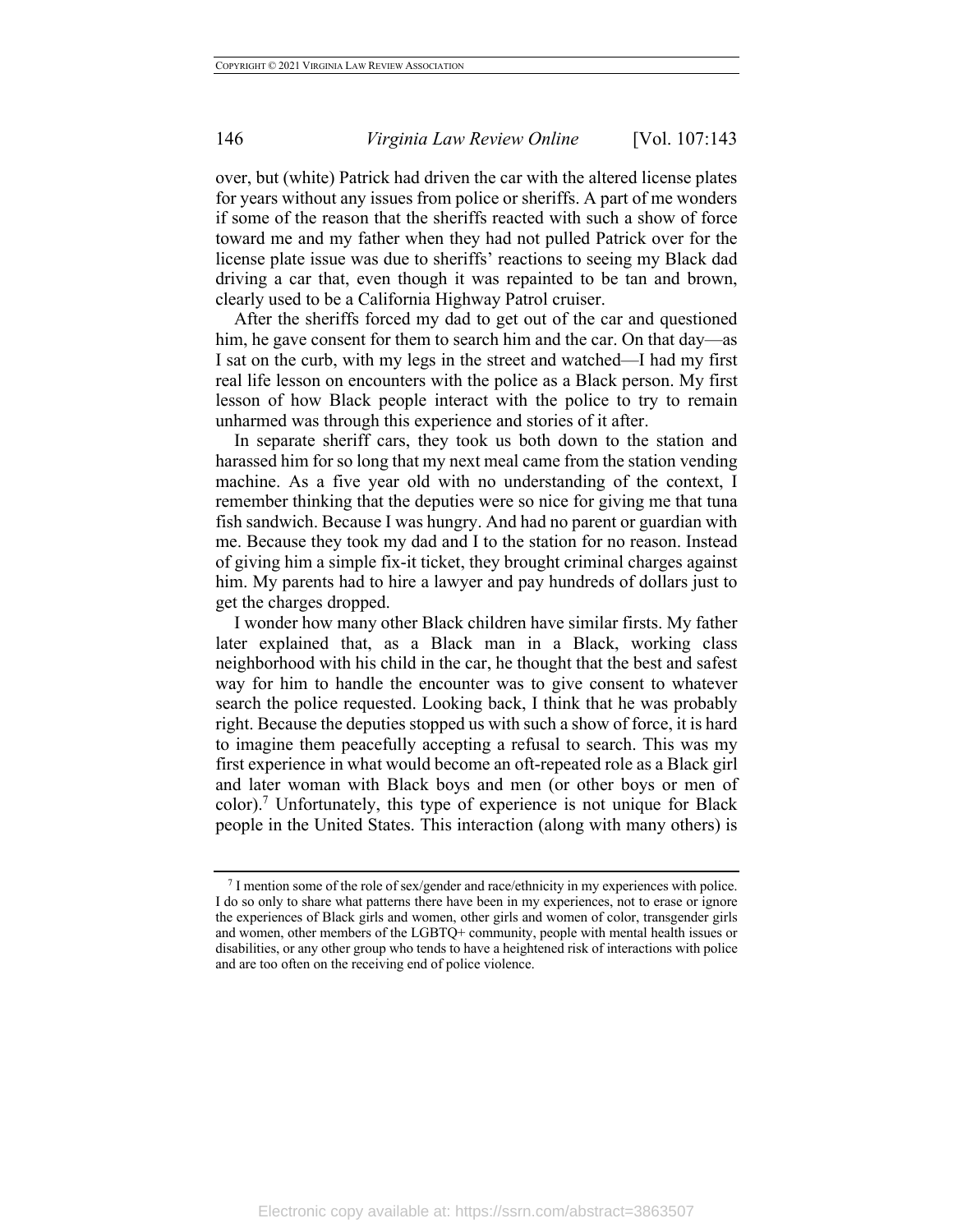a part of the experiences that I have drawn from as I make life decisions. It informs my scholarship, just as others' life experiences inform their research agendas.

There are so many different directions in which this encounter could have gone. The direction that had worried my father most was that the sheriffs might have hurt or killed one or both of us, as has happened to so many other Black people. There may have been the possibility of criminal charges against the officers in that situation, but, depending on the circumstances and the political reality of the situation, there is a significant possibility that the only legal recourse left would have been civil litigation. But no civil claim against a law enforcement official or department would have been successful unless it survived summary judgment, a civil procedural hurdle.<sup>8</sup>

In a country that is, in part, founded on white supremacy, $9$  it can feel like a losing battle to try to identify and counteract the various factors and structures that contribute to Black people being harmed by, or dying at the hands of, police. In looking at one of my own areas of expertise, it is important to understand the ways in which civil procedure encourages and excuses police violence.<sup>10</sup> When someone harmed by police (or the loved ones of someone harmed) brings suit to hold a police officer, a police department, or the city liable civilly (not criminally), the defendant (office, police department, city) may file a motion for summary judgment to ask that the judge decide the case in their own favor. Under Federal Rule of Civil Procedure 56, a judge should grant summary judgment only if there is no genuine dispute of material fact (such that the movant—here, the police officer, department, and city—is entitled to judgment as a

<sup>8</sup> See, e.g., Shirin Sinnar, Civil Procedure in the Shadow of Violence, *in* A Guide to Civil Procedure: Integrating Critical Legal Perspectives [Pt. III: Procedure Immunizing Police Violence] (NYU Press) (Brooke Coleman, Suzette Malveaux, Portia Pedro, & Elizabeth Porter, eds., forthcoming 2022) (on file with author) (describing how the Supreme Court has used civil procedure, especially qualified immunity and summary judgment, to "immuniz[e] police violence").

<sup>9</sup> Paul Finkelman, The Founders and Slavery: Little Ventured, Little Gained, 13 Yale J. L. & Human. 413, 427–45 (2001) (noting the Constitution's direct and indirect protections of the enslavement of African and Black peoples through various clauses including, among others, the Three-Fifths Clause, the Slave Trade Clause, the Fugitive Slave Clause, the Domestic Insurrections Clause, and the Electoral College).

<sup>10</sup> See Sinnar, supra note 8.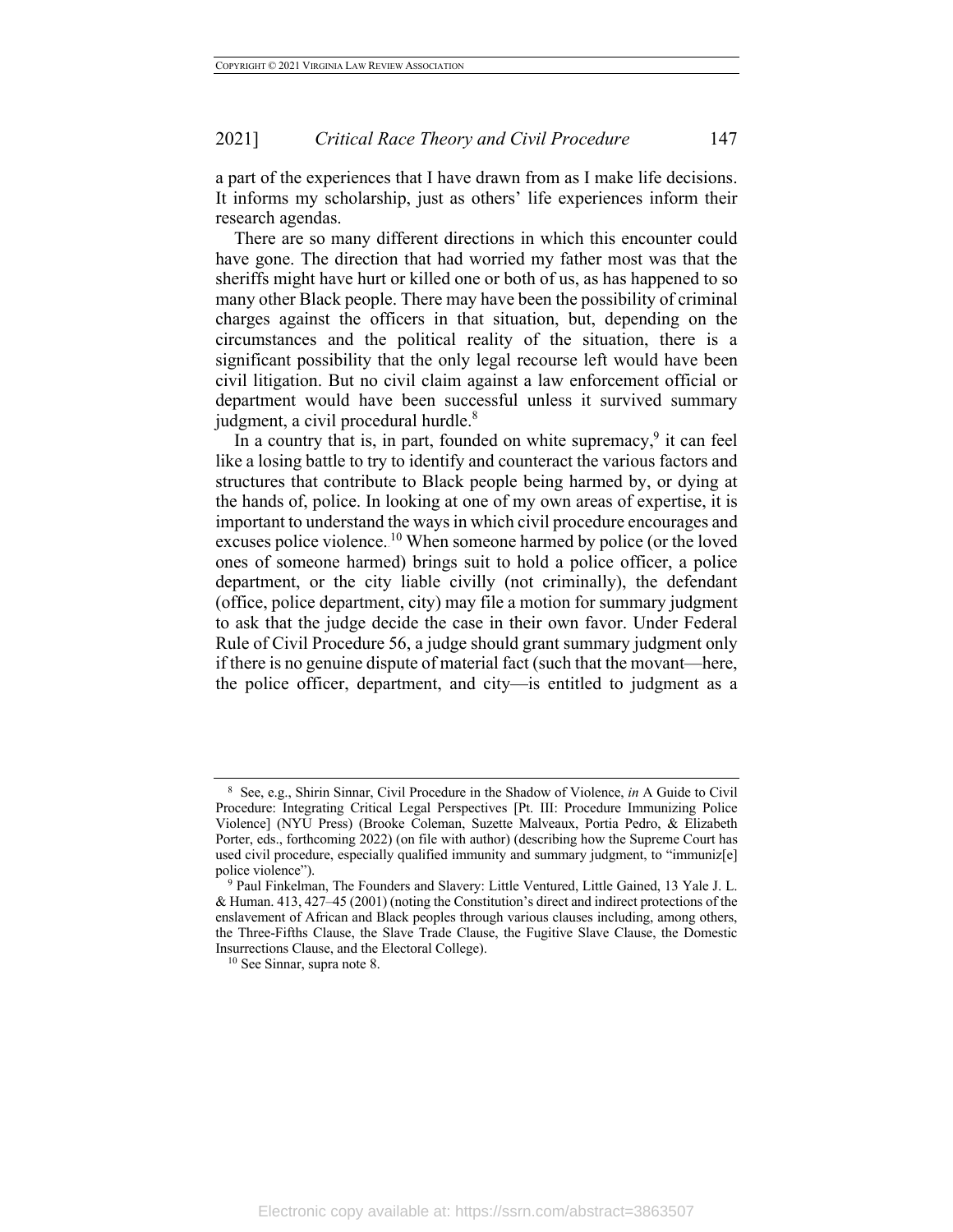matter of law).<sup>11</sup> According to precedent, when deciding a motion for summary judgment, judges must look at the record in the light most favorable to the non-moving party (the plaintiffs who police harmed or whose loved ones have been harmed) and must draw reasonable inferences in that party's favor.<sup>12</sup> Under the doctrine of qualified immunity, police officers, their departments, and the cities for which they work are immune from civil suit—meaning that they aren't liable civilly—in certain circumstances. Qualified immunity protects the defendants from litigation if the officer did not violate a clearly established constitutional right.<sup>13</sup> Through civil procedural decisions against Black plaintiffs harmed by police, the Supreme Court has affirmed lower courts that have granted summary judgment because they found that defendants were protected by qualified immunity even when there was a genuine factual dispute that should have gone to the jury.<sup>14</sup> There might be much more if we dig beneath the surface to critically analyze civil procedure as a tool to reinforce racial subjugation.

#### *A. Black Experiences with Police*

Black people report a higher number of interactions with police (including police sightings) than the national average.<sup>15</sup> More contacts

<sup>15</sup> Lydia Saad, Black Americans Want Police to Retain Local Presence, Gallup, 2020, news.gallup.com/poll/316571/black-americans-police-retain-local-presence.aspx21 (last visited Nov 3, 2020) [https://perma.cc/M5NT-44QR]. More Black people than white people report seeing police in our neighborhoods "often or very often." Id.

<sup>&</sup>lt;sup>11</sup> Fed. R. Civ. P. 56(a) ("The court shall grant summary judgment if the movant shows that there is no genuine dispute as to any material fact and the movant is entitled to judgment as a matter of law.").

<sup>12</sup> Adickes v. S.H. Kress & Co., 398 U.S. 144, 157 (1970).

<sup>13</sup> Harlow v. Fitzgerald, 457 U.S. 800, 818 (1982).

<sup>&</sup>lt;sup>14</sup> See, e.g., Scott v. Harris, 550 U.S. 372 (2007) (holding that a police officer did not violate the Fourth Amendment by deliberately ramming his car into the car of a motorist suspected of speeding); Sinnar, supra note 8 (noting that *Scott v. Harris* included a factual dispute that would ordinarily have gone to a jury and that the decision "has given lower courts greater latitude to immunize police officers rather than allow juries to decide whether an officer's use of force was reasonable.").

It seems that no judge or justice mentioned Victor Harris's race, Black—or the race of the officer (Timothy Scott, white) who rammed Harris's car and rendered him quadriplegic—in any opinion. See Jeffrey W. Stempel, Taking Cognitive Illiberalism Seriously: Judicial Humility, Aggregate Efficiency, and Acceptable Justice, 43 Loy. U. Chi. L.J. 627, 642 (2012). vic2k3, Why I Ran., YouTube (Dec. 9, 2009), https://www.youtube.com/watch?v= JATVLUOjzvM (featuring interviews with Victor Harris and Timothy Scott) [https://perma.cc/3F4F-8CUM].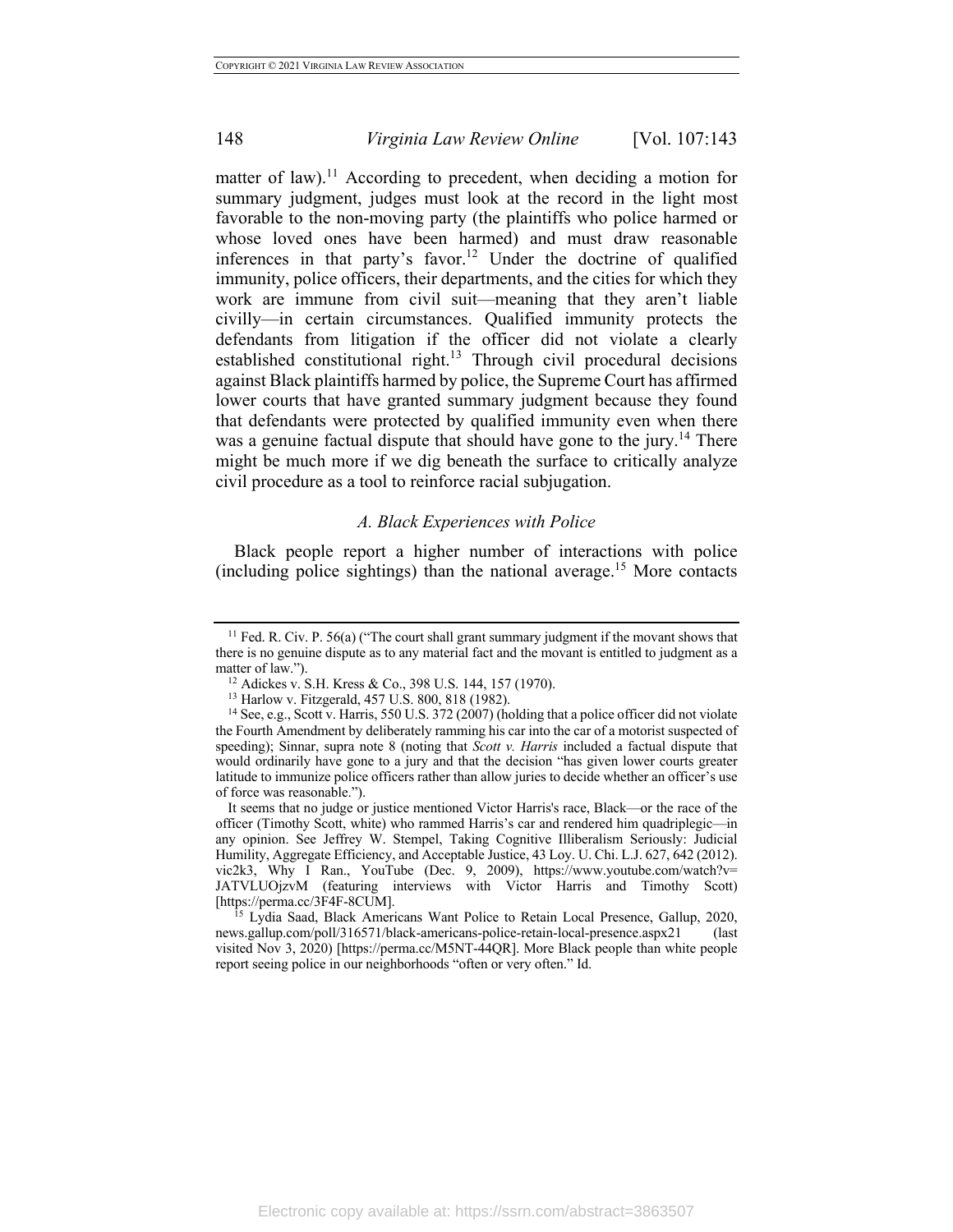between Black people and police means greater exposure of Black people to the "possibility of violence" at the hands of the police.<sup>16</sup> Of reported experiences with police, over 40% of Black people's experiences with police are not positive, while only 25% of white people's reported experiences with police are not positive.<sup>17</sup> Generally, Black people's level of confidence in police differs from, and is lower than, white people's level of confidence in the police more than those groups' confidence levels differ on almost any other social institution.<sup>18</sup> Perhaps in part

- First, the simple fact of repeated police interactions overexposes African Americans to the possibility of police violence.
- Second, the fact that African Americans' exposure to the police occurs against the background of stereotypes of African Americans as violent and dangerous increases the likelihood that police officers will interact with African Americans from the perspective that violent force is both necessary and appropriate.
- Third, the more exposed African Americans are to the police, the greater the probability that they will be arrested.
- Fourth, black peoples' repeated exposure to the police potentially increases their incarceration rates or facilitates some form of system involvement, and the incarceration and system involvement of African Americans likely mediates how police officers interact with black people. . . .
- Fifth, the more numerous African Americans' contacts with the police are, the more vulnerable African Americans are to a set of violence-producing insecurities or vulnerabilities police officers experience in the context of police encounters.

Devon W. Carbado & Patrick Rock, What Exposes African Americans to Police Violence?, 51 Harv. C.R.-C.L. L. Rev. 160, 164–65 (2016).

<sup>17</sup> Camille Lloyd, For Black Americans, 41% of Police Encounters Not Positive, Gallup (July 30, 2020), https://news.gallup.com/poll/316247/black-americans-police-encounters-notpositive.aspx (last visited Nov 3, 2020) [https://perma.cc/M5HX-8CGN].

<sup>18</sup> See Jeffrey M. Jones, Black, White Adults<sup>7</sup> Confidence Diverges Most on Police, Gallup (Aug. 12, 2020), https://news.gallup.com/poll/317114/black-white-adults-confidencediverges-police.aspx (last visited Nov 3, 2020) (noting that 56% of white adults say that "they have 'a great deal' or 'quite a lot' of confidence in the police" while only 19% of Black adults say the same) [https://perma.cc/5A3A-HB42]. "This 37-percentage-point racial gap is the largest found for any of 16 major U.S. institutions rated in Gallup's annual Confidence in Institutions poll." Id. There was only a gap of 5% or less in levels of confidence for half of rated institutions. Id. The only other institution for which Black and white respondents' ratings

Electronic copy available at: https://ssrn.com/abstract=3863507

<sup>16</sup> Devon W. Carbado, Predatory Policing, 85 UMKC L. Rev. 545, 561 (2017); see also Devon W. Carbado, From Stopping Black People to Killing Black People: The Fourth Amendment Pathways to Police Violence, 105 Calif. L. Rev. 125, 128 (2017) (explaining "the significant 'circuits of violence' through which the ordinary (African Americans' vulnerability to ongoing police surveillance and contact) becomes the extraordinary (serious bodily injury and death). . . . For there is a direct relationship between the scope of ordinary police authority, on the one hand, and African American vulnerability to extraordinary police violence, on the other."); Devon W. Carbado, Blue-on-Black Violence: A Provisional Model of Some of the Causes, 104 Geo. L. J. 1479, 1509–11 (2016) (further describing the Police Violence Model). The Police Violence Model of Professor Devon Carbado and Patrick Rock explains why a higher level of police interactions creates a higher risk of police violence for Black people: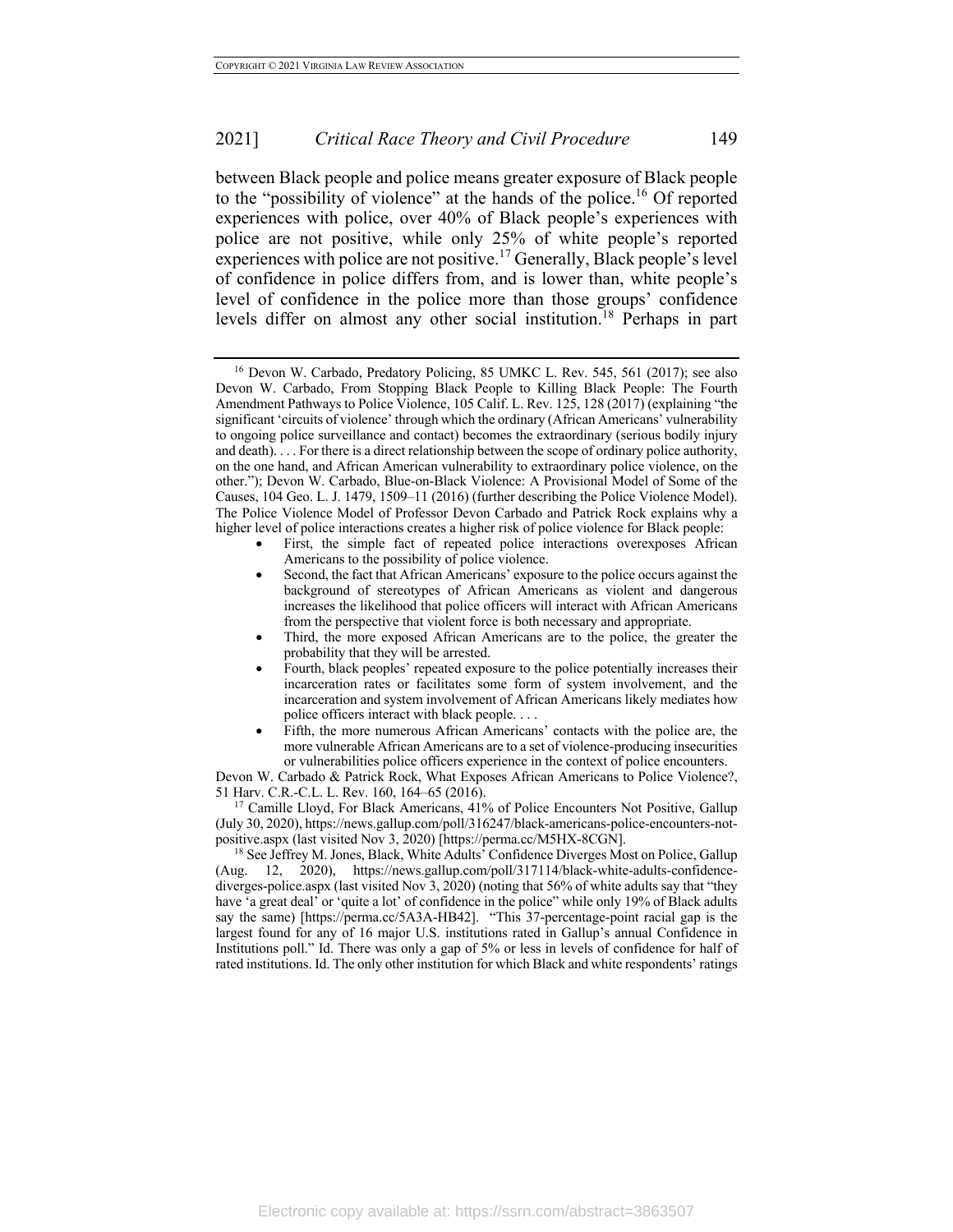because of these higher levels of exposure to police, higher levels of police encounters that aren't positive, and lower levels of confidence in police, the Black Census Project reported that, in 2019, "[t]he vast majority of Black Census respondents see the excessive use of force by police officers (83 percent) and police officers killing Black people (87 percent) as problems."<sup>19</sup> These experiences and perspectives of police are common among many Black people regardless of lines of class, education, and social opportunity. Professor Devon Carbado has shared how his own experiences with the police, even as an elite Black legal scholar, are fraught with "questions [that] are part of black people's collective consciousness."<sup>20</sup> Recent attention called to police murdering Black people has "presented a readily discernible target around which to organize."<sup>21</sup> In the context of police killings and other extrajudicial killings of Black people, there is "enough similarity between [our] life experiences  $\dots$  to warrant collective political action."<sup>22</sup>

[https://perma.cc/VCT2-4LSJ] (quoting More Black than Blue: Politics and Power in the 2019 Black Census, Black Futures Lab 8 (June 2019), https://blackfutureslab.org/wpcontent/uploads/2019/06/Digital-More-Black-Than-Blue-2.pdf [https://perma.cc/NS9F-S68H]); see also Drew Desilver, Michael Lipka & Dalia Fahmy, 10 Things We Know About Race and Policing in the U.S*.*, Pew Research Center, 2020, https://www.pewresearch.org/facttank/2020/06/03/10-things-we-know-about-race-and-policing-in-the-u-s/ (last visited Nov 3, 2020) [https://perma.cc/9QL9-LL5U]. 33% "of Black adults said that police in their community did an 'excellent' or 'good' job in using the right amount of force (compared with 75% of white[] [people]), treating racial and ethnic groups equally (35% vs. 75%), and holding officers accountable for misconduct (31% vs. 70%)." Id.

<sup>20</sup> These questions are part of Black people's collective consciousness:

I have not, however, been able to normalize my experiences with the police. They continue to jar me. The very sight of the police in my rear view mirror is unnerving. Far from comforting, this sight of justice (the paradigmatic site for injustice) engenders feelings of vulnerability: How will I be over-policed this time? Do I have my driver's license, insurance, etc.? How am I dressed? Is my UCLA parking sticker visible? Will any of this even matter? Should it?

And what precisely will be my racial exit strategy this time? How will I make the officers comfortable? Should I? Will I have time—the racial opportunity—to demonstrate my respectability? Should I have to? Will they perceive me to be a good or a bad Black?

Devon W. Carbado, (E)racing the Fourth Amendment, 100 Mich. L. Rev. 946, 952 (2002). <sup>21</sup> Crenshaw, Race, supra note 2, at 1384.

<sup>22</sup> Id. at 1384.

are nearly as large is a 33-percentage-point gap in levels of confidence in President Trump's administration. Id.

<sup>&</sup>lt;sup>19</sup> Aaron Ross Coleman, How Black People Really Feel About the Police, Explained, Vox (June 17, 2020, 8:30 AM) https://www.vox.com/2020/6/17/21292046/black-people-abolishdefund-dismantle-police-george-floyd-breonna-taylor-black-lives-matter-protest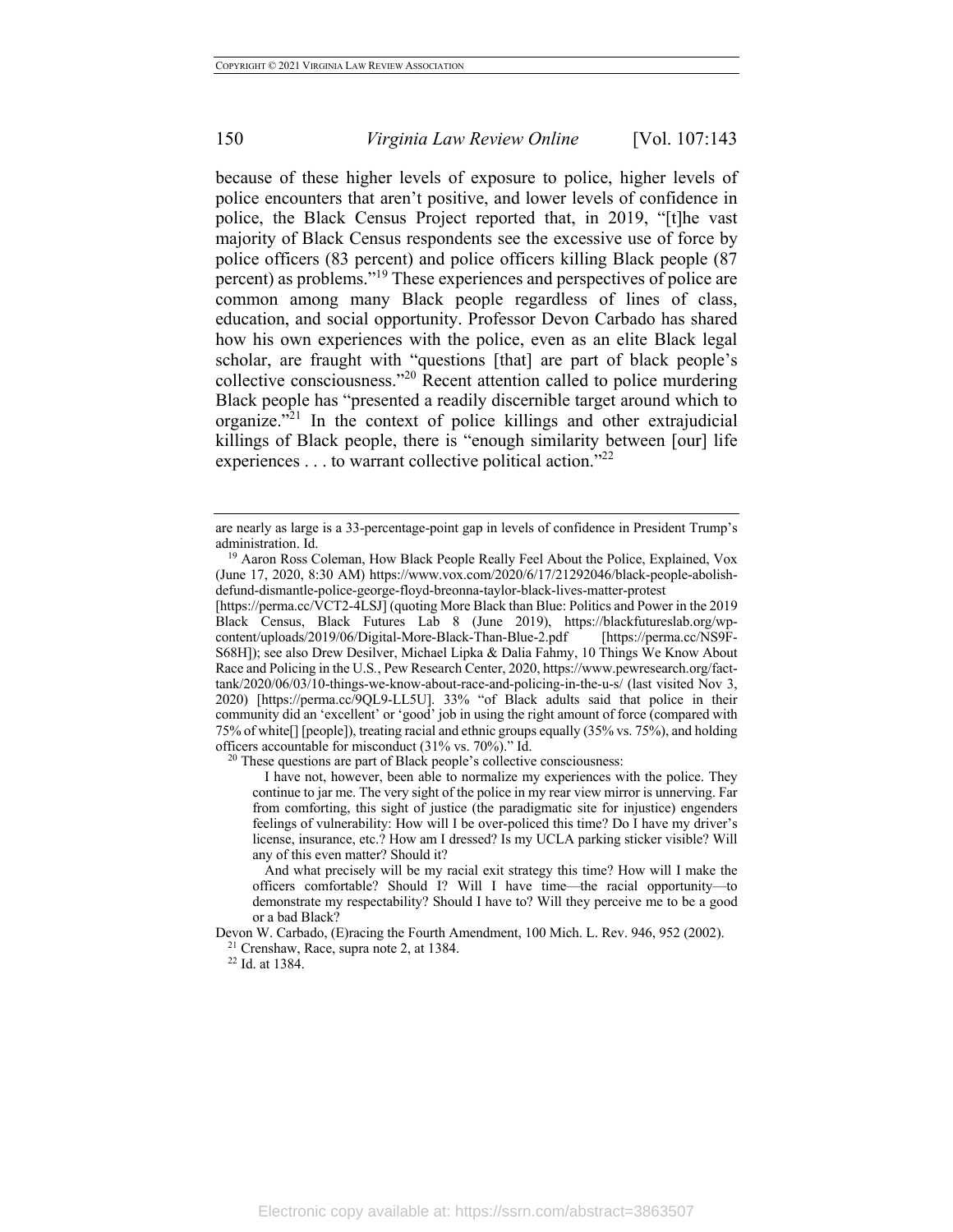#### *B. Shared Experience with Policing as a Source of Black Collectivity and Mobilization to Support Black Interests and Lives*

Personal experiences with, and data on, the policing of Black bodies in the United States may shed light on a collective experience among many Black people and, perhaps, more broadly, many people of color.<sup>23</sup> Policing is one area in which many of us continue to experience racism in similar debilitating and dangerous ways, often regardless of income, level of education, and access to other opportunities. The national spotlight, education, concern, and momentum galvanized by Summer 2020 mobilizations against police killings of Black people provides what may have become an otherwise increasingly rare opportunity for a Black collective identity<sup>24</sup> and action supporting Black lives. Policing seems to be a great equalizer of what could otherwise be a fragmented Black society in the United States. Many of us (Black people) experience interactions with the police similarly to the extent that the experience remains one of collectivity and has become a central part of the essence of what it means to be Black—the ability to be murdered without cause and without redress. This moment of mobilized Black collectivity comes, however, at a time when prior civil rights victories for Black people and other marginalized communities continue to be threatened. A good understanding of the relationship between these two oppositional mobilizations can help anti-subordination litigants, lawyers, and scholars to maximize litigation victories and to minimize losses.

For Black people, this moment—of mobilized Black collectivity with the potential for interest convergence at the same time that past victories

<sup>&</sup>lt;sup>23</sup> I refer to "people of color" throughout this Essay intending to include Black, Latinx, Asian Americans, Native Americans, and other Indigenous peoples, Arab Americans, and other racialized groups (non-whites). I do so understanding that this term groups people who have some shared experiences, but the term might also be problematic in that it does not emphasize differences in how these various communities, and others within them, might experience racism and other sources of oppression. See Meera E. Deo, Why BIPOC Fails, 107 Va. L. Rev. Online 115, [Pt. II When Unity Leads to Erasure] (2021).

<sup>24</sup> See Angela Onwuachi-Willig, The Trauma of the Routine: Lessons on Cultural Trauma from the Emmett Till Verdict, 34 Socio. Theory 335 (2016) (discussing the ways in which a routine infliction of harm on a subordinated group can constitute collective trauma and cultural trauma); see also Jalila Jefferson-Bullock & Jelani Jefferson Exum, That Is Enough Punishment: Situating Defunding the Police Within Antiracist Sentencing Reform, 48 Fordham Urb. L.J. 625, 636–41 (2021) (discussing the ways in which Black people in the United States are experiencing a racial and cultural trauma from recent police killings of Black people).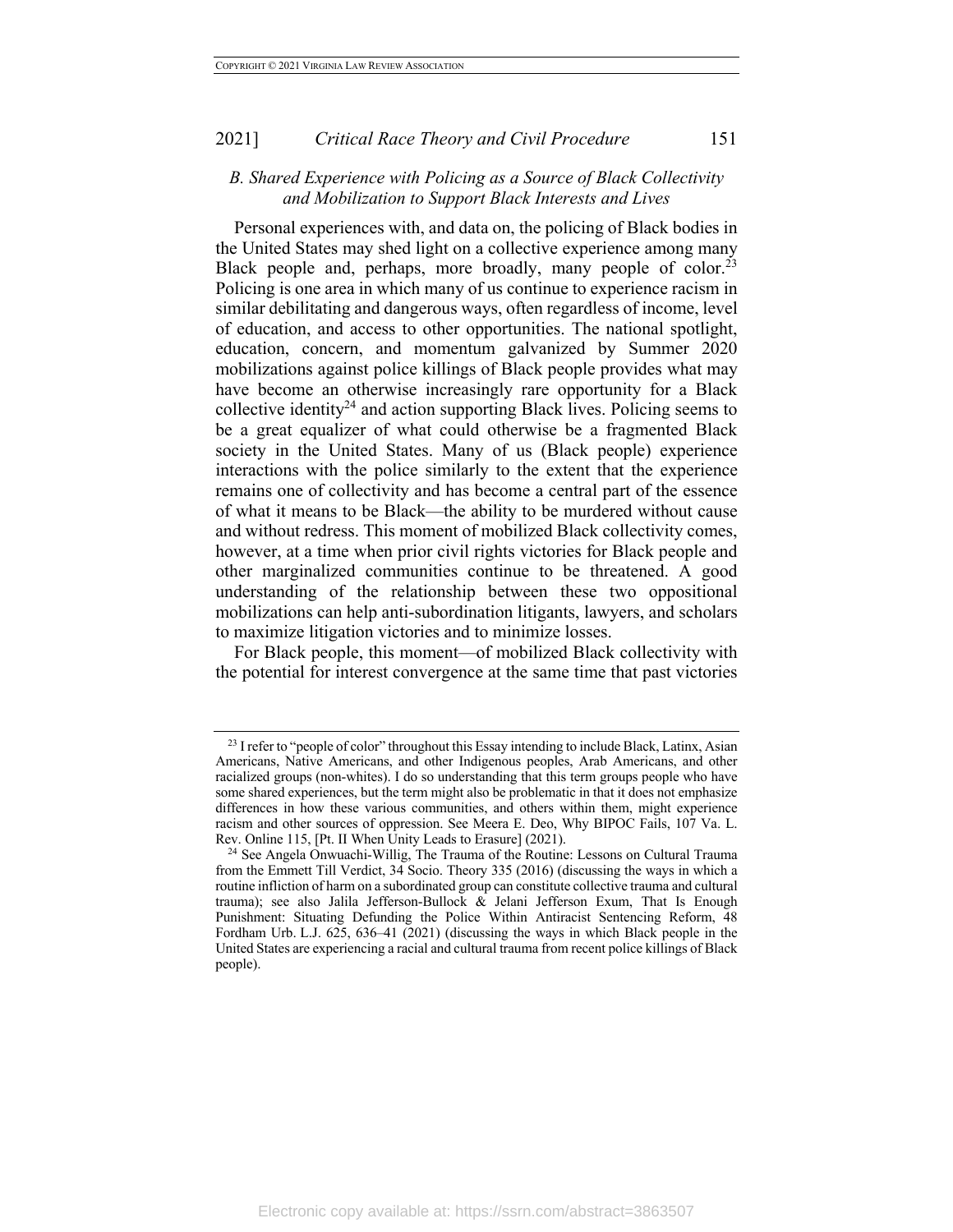are threatened—is rare although not without precedent.<sup>25</sup> A time of strong, shared, collective Black identity with the sociopolitical support to undo our structural subordination is singular, in part, because of the prior meaningful gains in opportunities for some Black people.<sup>26</sup> Much of the formal symbolic subordination of Black people has been illegal and disallowed for longer than my lifetime.<sup>27</sup> As Professor Kimberlé Crenshaw has noted, Black people may have lost much of our

<sup>26</sup> Crenshaw, Race, supra note 2, at 1383–84.

<sup>&</sup>lt;sup>25</sup> See Richard Gergel, Unexampled Courage: The Blinding of Sgt. Isaac Woodard and the Awakening of President Harry S. Truman and Judge J. Waties Waring 4–5 (2019) (describing how the acquittal of a white police chief in the beating and blinding of a Black World War II Army veteran prompted the presiding judge to issue a series of landmark civil rights decisions). See generally Richard Delgado, Why Obama?: An Interest Convergence Explanation of the Nation's First Black President, 33 L. & Ineq. 345 (2015) (discussing the election of President Barack Obama as a moment of interest convergence between people of different backgrounds); William M. Carter, Jr., The Thirteenth Amendment and Interest Convergence, 71 Md. L. Rev. 21 (2011) (exploring interest convergence in the passage of the Thirteenth Amendment to the U.S. Constitution); Sheryll Cashin, Shall We Overcome? Transcending Race, Class, and Ideology Through Interest Convergence, 79 St. John's L. Rev. 253, 255 (2005) (discussing interest convergence in the Civil Rights Era); Marisa Abrajano & Zoltan L. Hajnal, White Backlash: Immigration, Race, and American Politics 2 (2017) (discussing the interrelation between opinions on immigration and relations between racial and ethnic groups within the United States); Kevin M. Kruse, White Flight: Atlanta and the Making Of Modern Conservatism 13–15 (2013) (discussing the effect of desegregation and white flight on shifting political coalitions in Atlanta); Gregory S. Jacobs, Getting Around *Brown*: Desegregation, Development, and The Columbus Public Schools xii–xiii (1998) (discussing the interrelation between race, class, and politics in response to desegregation in Columbus, Ohio); see also Ta-Nehisi Coates, The First White President, The Atlantic (Oct. 2017), https://www.theatlantic.com/magazine/archive/2017/10/the-first-white-president-tanehisi-coates/537909/ [https://perma.cc/FE5H-4YTA] (discussing the coalition of white classes whose alignment culminated in the 2016 election of President Donald Trump).

<sup>27</sup> See, e.g., Brown v. Board of Education, 347 U.S. 483 (1954) (finding that segregation in public schools violates the Equal Protection Clause even if physical facilities were relatively equal); Gomillion v. Lightfoot, 364 U.S. 339 (1960) (holding that a state violates the Fifteenth Amendment when it constructs jurisdictional boundary lines with the purpose of denying equal representation to Black voters); Bailey v. Patterson, 369 U.S. 31 (1962) (finding that states may not require racial segregation of transportation facilities); Civil Rights Act of 1964, Pub. L. no. 88-353, 78 Stat. 241 (1964) (outlawing literacy tests as a qualification for voting in federal elections unless certain protections were observed); Loving v. Virginia, 388 U.S. 1 (1967) (finding that statutes outlawing interracial marriage violated the Fourteenth Amendment and the Equal Protection and Due Process Clauses); Fair Housing Act of 1968, 42 U.S.C. §§ 3601 et seq. (outlawing discrimination in the sale or rental of housing); Shelley v. Kraemer, 334 U.S. 1 (1948) (holding that racially restrictive covenants violate the Equal Protection Clause).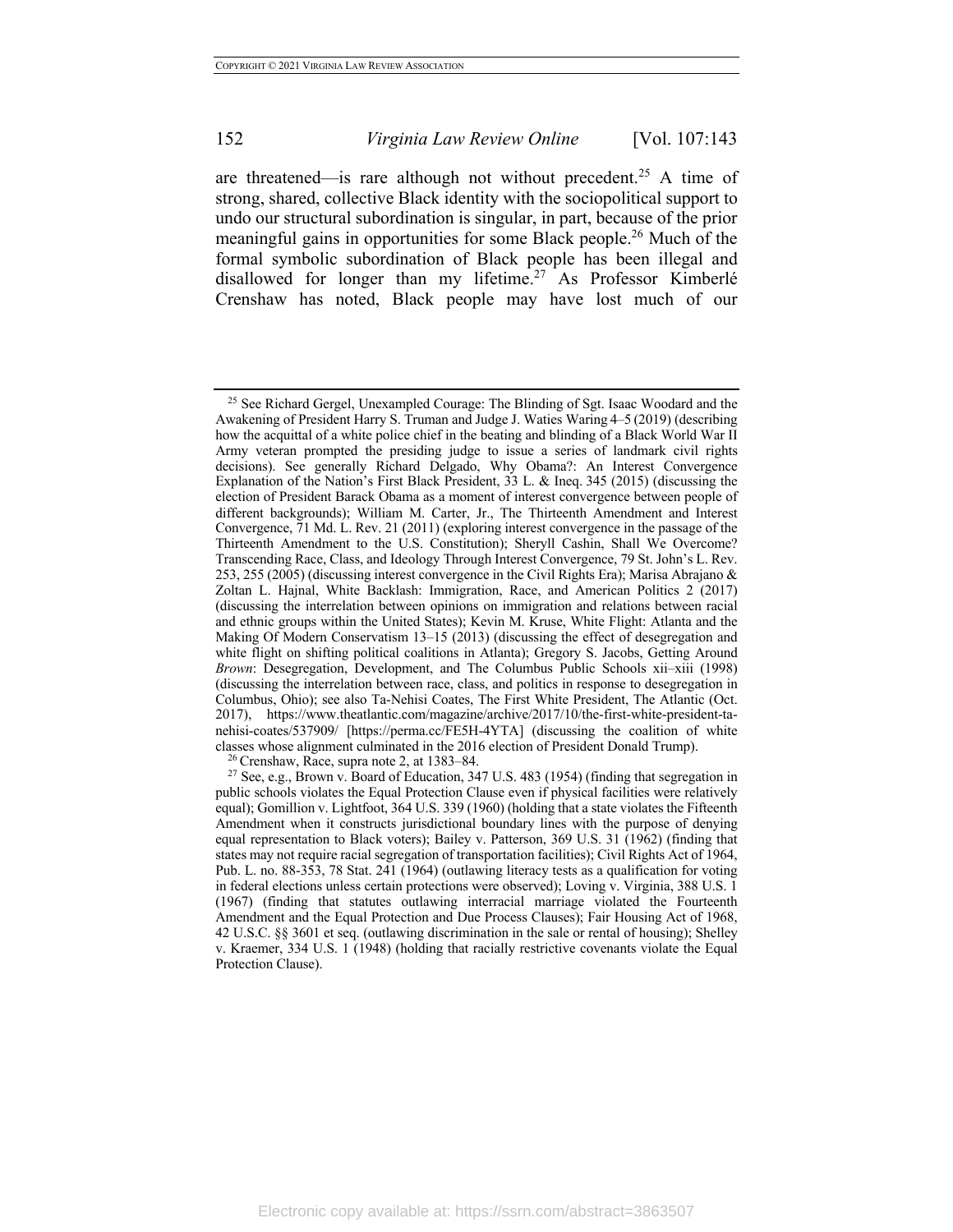collectivity<sup>28</sup> due to the formal reforms of the civil rights victories.<sup>29</sup> The reforms of the civil rights movement made it so fewer Black people experience racism in collective ways that are similar to each other.<sup>30</sup> This is particularly true for Black people with greater access to capital than others. The formal end of the apartheid regime in the United States left Black people more fractured because those reforms let some of us improve our material situations much more than others. $31$ 

While many of the current efforts to protect Black lives will aim at changing police training, defunding police, or abolishing police, much of this effort inspired by the Movement for Black Lives will also aim at compensating Black people and our families through the legal process.<sup>32</sup> Historically, demands of movements inspired by Black collective identity are not typically limited to ending one singular condition or phenomenon (such as police murders of Black people), but also traditionally insist on the inclusion of Black people in the U.S. "political imagination," even beyond policing. 33

#### II. THE CURRENT IMPORT OF A CRITICAL RACE THEORETICAL ACCOUNT OF CIVIL PROCEDURE

There is arguably not yet a "Whiteness as Procedure,"<sup>34</sup> an "(E)racing the Fourth Amendment,"<sup>35</sup> or a critical race civil procedure term as ubiquitous as intersectionality<sup>36</sup> is in constitutional law and civil rights. A

<sup>&</sup>lt;sup>28</sup> Crenshaw, Race, supra note 2, at 1383 n. 197: ("By 'collectivity,' I refer to the recognition of common interests and the benefits derived by Blacks of all classes in sharing the burdens of social struggle. The potential for collective struggle is maximized where the grievance is shared by all. It was clear that racial segregation, for example, affected all Blacks. The creation of opportunity for some Blacks—however small the number may be—can obscure the degree to which Blacks have common interests that warrant continual collective struggle.").

<sup>29</sup> Id. at 1383–84.

 $^{30}$  Id.  $\,$ 

<sup>31</sup> Id. at 1381–84.

<sup>32</sup> See, e.g., Amna A. Akbar, Law's Exposure: The Movement and the Legal Academy, 65 J. Legal Educ. 352, 357–58, 370 n.73 (2015); Kwadwo Frimpong, Black People Are Still Seeking Racial Justice—Why and What to Do About It, Brookings Inst. (Nov. 12, 2020), https://www.brookings.edu/blog/how-we-rise/2020/11/12/black-people-are-still-seekingracial-justice-why-and-what-to-do-about-it/ [https://perma.cc/3E6E-4ZC3].

<sup>33</sup> Crenshaw, Race, supra note 2, at 1365.

<sup>34</sup> See Cheryl I. Harris, Whiteness as Property, 106 Harv. L. Rev. 1707, 1714 (1993).

<sup>35</sup> See Carbado, supra note 20.

<sup>36</sup> See Kimberlé Crenshaw, Demarginalizing the Intersection of Race and Sex: A Black Feminist Critique of Antidiscrimination Doctrine, Feminist Theory and Antiracist Politics, 1989 U. Chi. Legal F. 139, 141–52.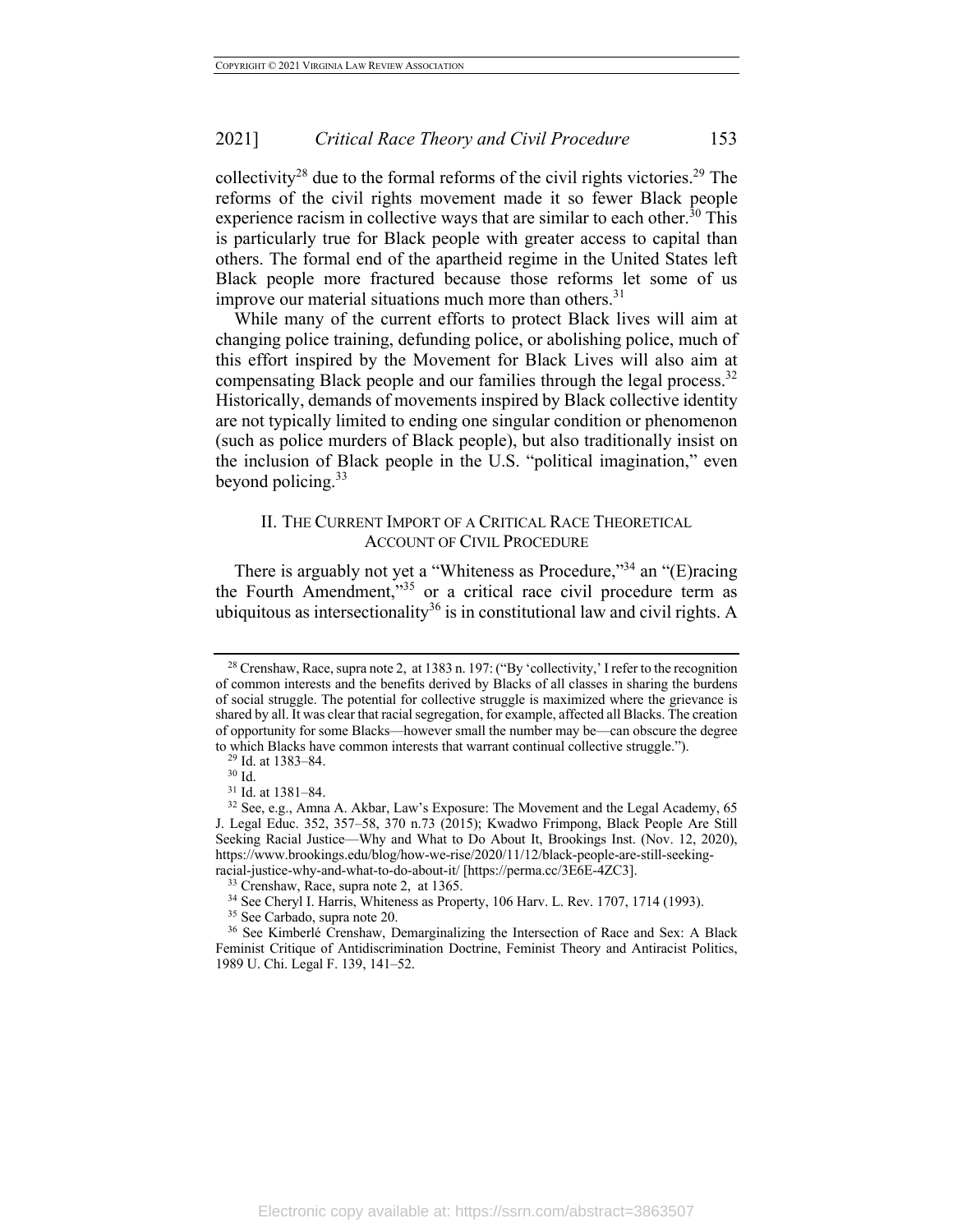primary purpose of critical race theory is to "reveal[] the ways in which racial subordination is embedded in social structures and bureaucracies."<sup>37</sup> Within law and litigation, civil procedure provides the structure for deciding who can bring a claim to court to request a remedy for the harms that they have suffered. To prevent civil procedure from reinforcing, or continuing to reinforce, racial subjugation, we need to understand how these seemingly technocratic or neutral rules and doctrine are already deployed in ways that reinforce existing hierarchies including white supremacy. Part of this project is to develop an understanding of what I call "procedural identity"—how aspects of identity, including race, sex, gender identity, sexual orientation, disability, and religion have affected (and been affected by) procedural standards. Mapping out procedural identity within civil procedure could be an impetus for changing procedural standards in a way that prevents further subjugation of marginalized groups.

In this Essay, I do not attempt to resolve the longstanding debate over the legitimacy or efficacy of rights discourse.<sup>38</sup> But civil rights reform may play a role in the continued subordination of Black people by "creat[ing] the illusion that racism is no longer the primary factor responsible for the condition of the Black underclass."<sup>39</sup> Civil rights reform may have increased "access to the dominant framework"<sup>40</sup> without challenging, questioning, or changing the underlying subordination.

A critical race analysis of civil procedure within the context of police violence reveals areas of procedure that generally will not provide justice for Black people harmed by police. Some of those doctrinal areas, such as summary judgment in police brutality cases, do not need reform. They

<sup>&</sup>lt;sup>37</sup> Portia Pedro, Forging Fortuity Against Procedural Retrenchment: Developing a Critical Race Theoretical Account of Civil Procedure, *in* A Guide to Civil Procedure: Integrating Critical Legal Perspectives (NYU Press) (Brooke Coleman, Suzette Malveaux, Portia Pedro, & Elizabeth Porter, eds., forthcoming 2022) (on file with author).  $38$  For descriptions of, and views on, the legitimacy and efficacy of rights discourse, see

Crenshaw, Race, supra note 2, at 1381.

 $39$  Id. at 1381. ("[T]he very transformation afforded by legal reform itself has contributed to the ideological and political legitimation of continuing Black subordination."); see also Bernard E. Harcourt, Foreword: "You Are Entering a Gay and Lesbian Free Zone": On the Radical Dissents of Justice Scalia and Other (Post-) Queers. [Raising Questions About Lawrence, Sex Wars, and the Criminal Law], 94 J. Crim. Law & Crimin. 503, 510 (2004). (arguing that "to properly understand Lawrence—and other sex and cultural wars—we need a much finer grained understanding of sexual projects and of the fragmentation of those projects.").<br><sup>40</sup> Harcourt, supra note 39, at 534.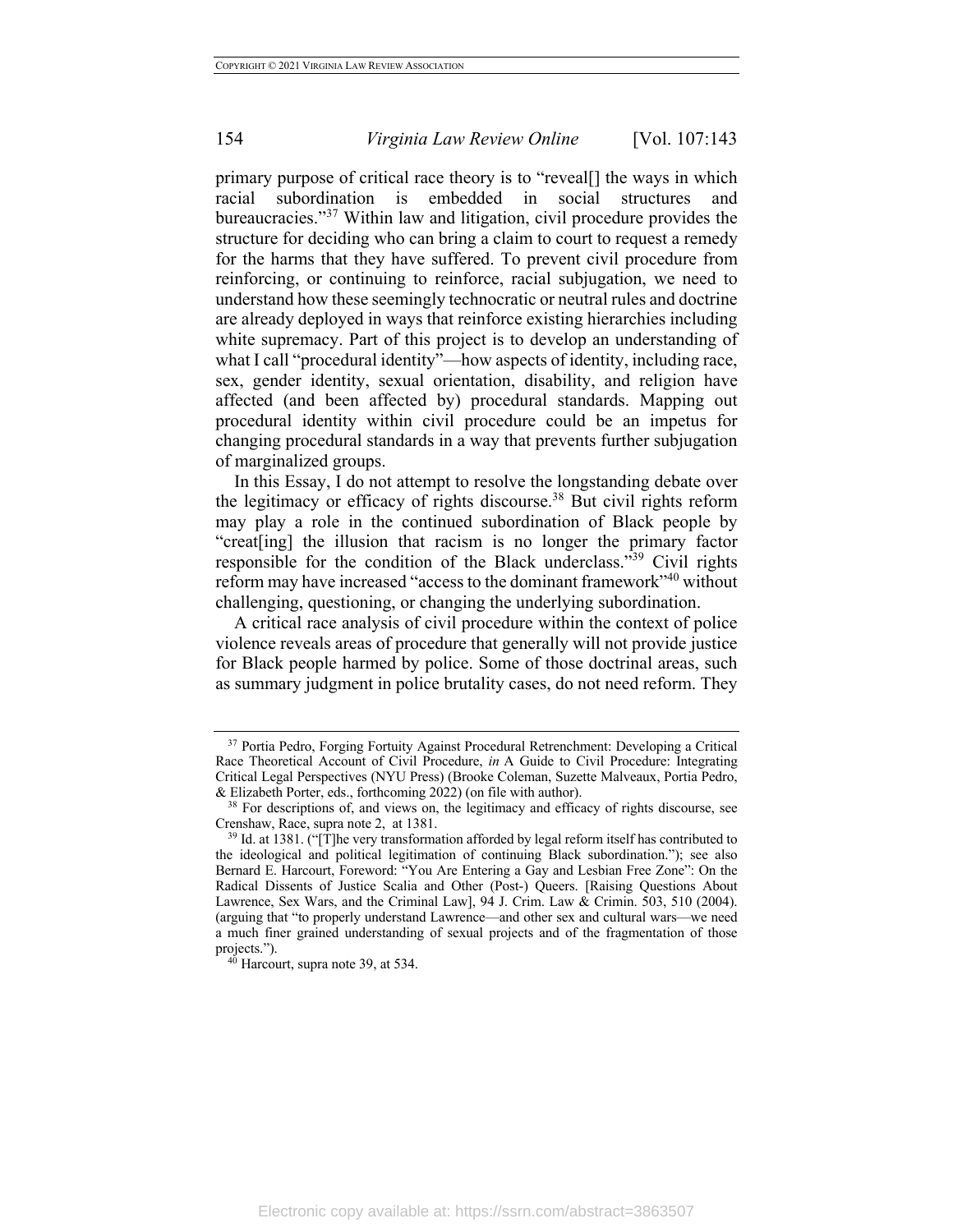need radical transformation. Although civil rights litigation may provide relief to some Black people (and others) harmed by police, there is still a need for something akin to a "politics of spleen"<sup>41</sup> that others have described for the LGBTQ community.<sup>42</sup> A "politics of spleen" incorporates "the need to transgress limits that do not make room for all of us." $43$ 

Perhaps more post-slavery Black people living in the segregated, apartheid, Jim Crow era had a similar sort of politics of spleen. The existence and life of a free Black person explicitly threatened the fundamental sociopolitical and cultural structure of the United States and was, in and of itself, a transgression. This politics of spleen might help to explain why numerous Black people and organizations thought that the only way that Black people would be fed,<sup>44</sup> that Black children would learn,<sup>45</sup> that Black people would be gainfully employed,<sup>46</sup> and that Black

<sup>&</sup>lt;sup>41</sup> Although I attempt to give something of a definition of "politics of spleen" in the text, I worry that there is still something lost in the summary that might be better described in a quotation:

Perhaps the best or only way to express this politics, then, is through a pastiche of post-queer venom. It has something to do with "*the intense charge that comes with transgression and the pleasure of that transgression*." It involves "*an alternate culture in and around it, to be taken seriously, and left alone*." It is a "*boundary-free zone in which fences are crossed for the fun of it, or simply because some of us can't be fenced in. It challenges either/or categorizations in favor of largely unmapped possibility.*" It is nostalgic, transgressive, full of hope and hopeless at the same time.

Id. at 534. (internal citations omitted). Something in this reminds me of what I've read about the Black Panther Party and other Black people armed in self-defense and fighting for liberation, but much of that was before my time, so I am not sure where these experiences differ and converge.

Harcourt, supra note 39, at 534.

<sup>43</sup> Harcourt, supra note 39, at 532 (quoting Carol Queen & Lawrence Schimel, Introduction *to* PomoSexuals: Challenging Assumptions about Gender and Sexuality 19, 21–23 (Carol Queen & Lawrence Schimel eds., 1997)).

<sup>44</sup> See, e.g., Husain Lateef & David Androff, "Children Can't Learn on an Empty Stomach": The Black Panther Party's Free Breakfast Program, 44 J. Soc. & Soc. Welfare 3 (2017); Erin Blakemore, How the Black Panthers' Breakfast Program Both Inspired and Threatened the Government, History (last updated Jan. 29, 2021), history.com/news/free-school-breakfastblack-panther-party [https://perma.cc/8Q98-LE2Z]; History.com Editors, Black Panthers, History (last updated Jan. 26, 2021), history.com/topics/civil-rights-movement/black-panthers [https://perma.cc/KU4P-9YK2].

See, e.g., Hakim M. Rashid & Zakiyyah Muhammad, The Sister Clara Muhammad Schools: Pioneers in the Development of Islamic Education in America, 61 J. Negro Ed. 178 (1992).

<sup>46</sup> See, e.g., Nafeesa Muhammad, The Nation of Islam's Economic Program, 1934-1975, Blackpast (Apr. 1, 2020), https://www.blackpast.org/african-american-history/the-nation-ofislams-economic-program-1934-1975/ [https://perma.cc/XT27-W9CZ].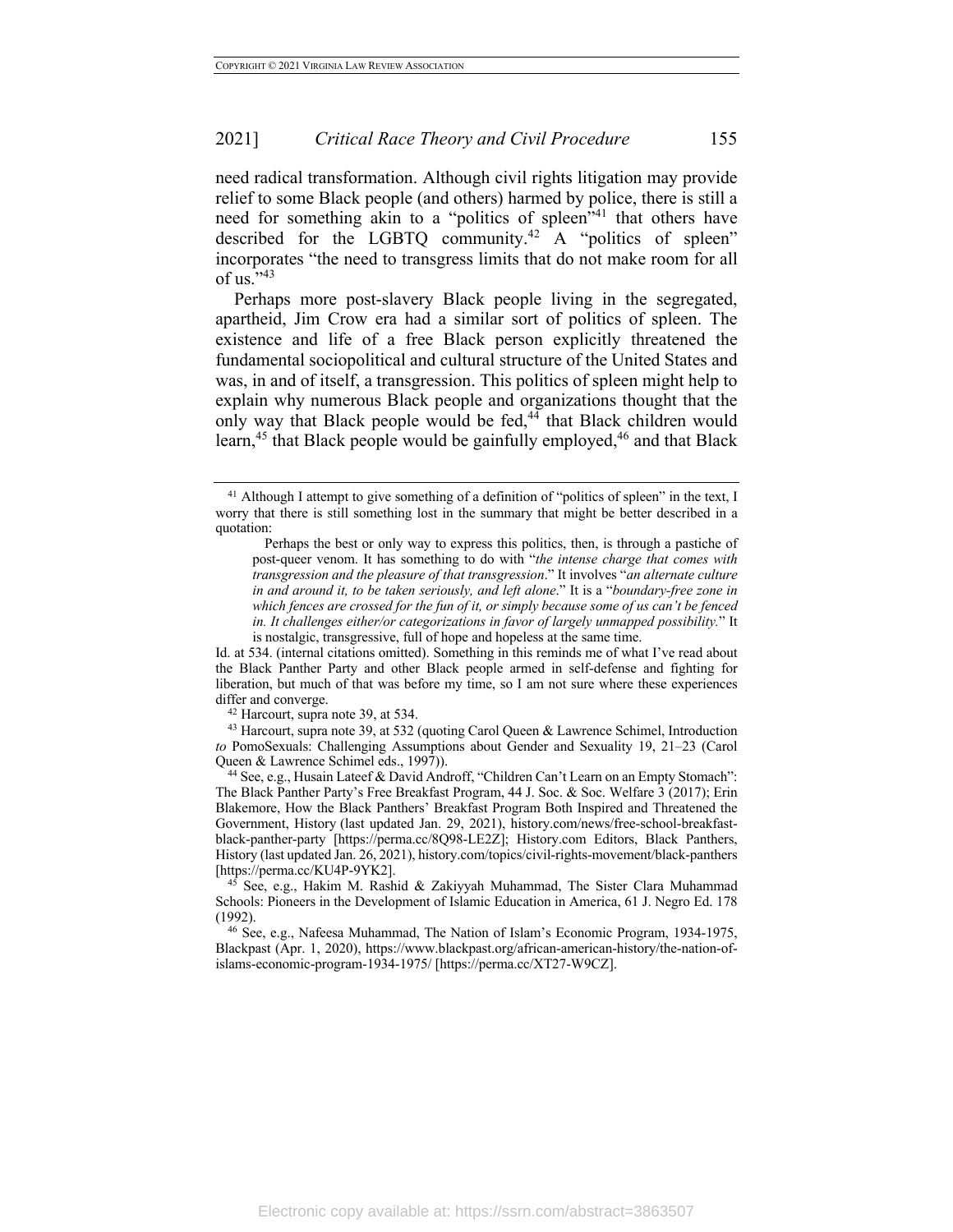people would be safe<sup>47</sup> was if we took those responsibilities upon ourselves and did not expect the liberal state to embrace us.

That we may have lost this politics of spleen in the context of police violence through assimilationist civil rights reform might have been unavoidable in some ways. As Professor Bernard Harcourt has described, "the politics of *spleen* may be fundamentally unstable in the criminal law context."48 It may be that the politics of spleen only existed in its true form in the U.S. LGBTQ community before *Lawrence v. Texas*, <sup>49</sup> which held that a state criminal prohibition on sodomy was unconstitutional,  $50$ because "who in their right mind would want to live in fear of criminal prosecution" and "how would they justify imposing that fear on others? . . . Perhaps the politics of spleen, in reality, is nothing more than a coping mechanism—a way of making the best of a terrible situation."<sup>51</sup> If the politics of spleen is also fundamentally unstable in the context of police killings of, and violence inflicted upon, Black people, then much of the discussions about protecting Black lives through law will center on a civil rights framework.

Because liberal reform has given us some of the rights toward inclusion in the U.S. political experience and imagination, demands and goals of the activity galvanized by the Movement for Black Lives will not all be extra-institutional.<sup>52</sup> While some organizers are calling for police abolition, prison abolition, or both, there is not a widespread call for abolishing courts. Or at least there is not such a call yet. Several reforms and goals will be within institutions and especially within the courts.<sup>53</sup>

Challenges and demands made from outside the institutional logic would have accomplished little because Blacks, as the subordinate "other," were already perceived as being outside the mainstream. The struggle of Blacks, like that of all subordinated groups, is a struggle for inclusion, an attempt to manipulate elements of the dominant ideology to transform the experience of domination. It is a struggle to create a new status quo through the ideological and political tools that are available.

Crenshaw, Race, supra note 2, at 1386; see also Michael D. White, Henry F. Fradella, Weston J. Morrow & Doug Mellom, Federal Civil Litigation as an Instrument of Police Reform: A Natural Experiment Exploring the Effects of the *Floyd* Ruling on Stop-and-Frisk Activities in

<sup>&</sup>lt;sup>47</sup> See, e.g., Lateef & Androff, supra note 44, at 11.<br><sup>48</sup> Harcourt, supra note 39, at 548–49.

<sup>49</sup> 539 U.S. 558 (2003).

<sup>50</sup> Id. at 578–79, 585.

<sup>51</sup> Harcourt, supra note 39, at 548–49.

<sup>52</sup> Akbar, supra note 32, at 358. (noting that the Movement for Black Lives has protested inequality in the law while also calling for special prosecutors, civilian review boards, and police indictments in response to police killings of Black people). 53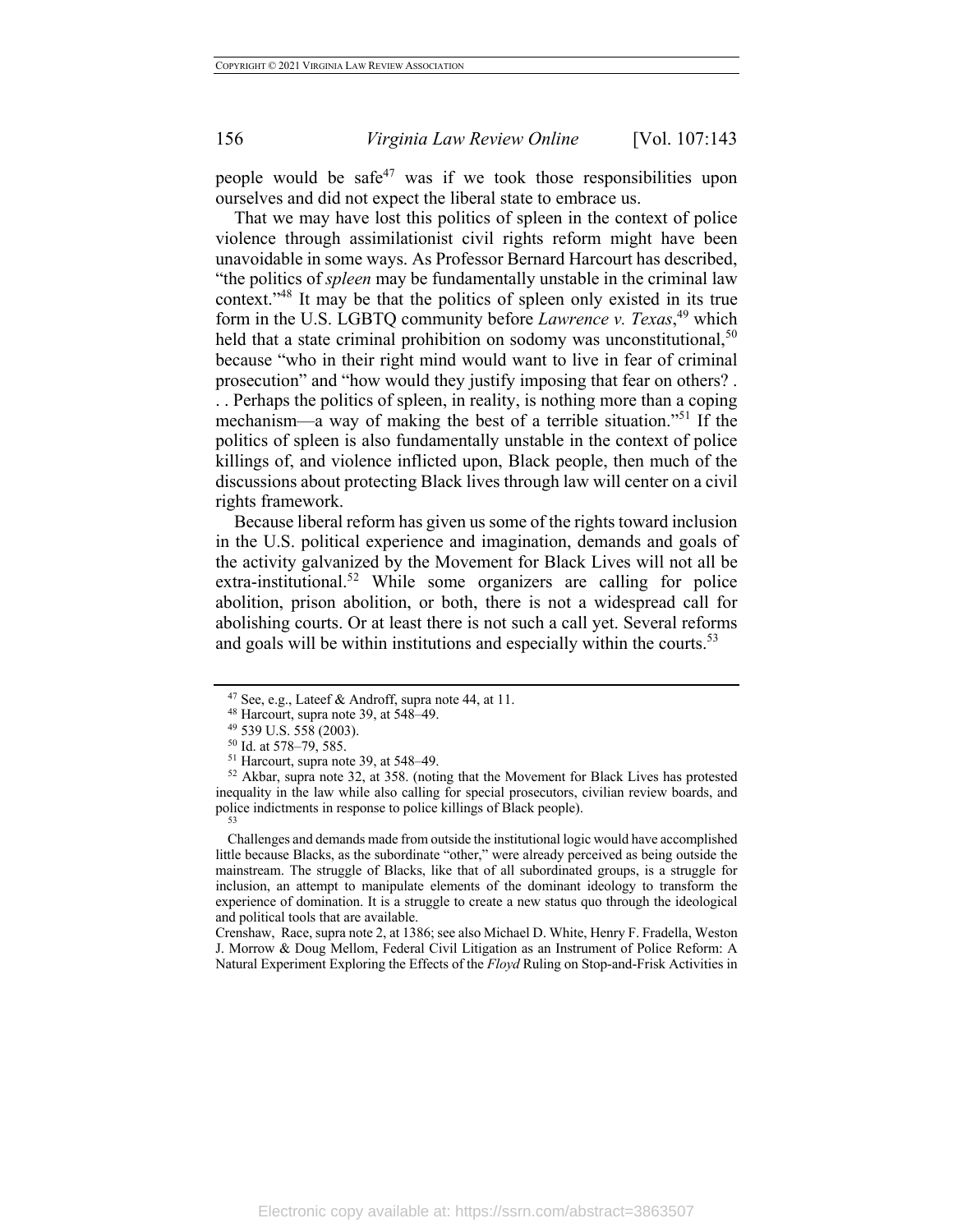I admit the possible futility in ever attempting to use "the master's tools" to "dismantle the master's house."<sup>54</sup> But generations of lawyers and legal scholars have engaged in litigation and legal scholarship in attempts to prevent the continued or further subjugation of Black people and others, so it hardly seems outside of expectation to attempt to prevent civil procedural rules and doctrine from being deployed to maintain or further subjugate marginalized people.

Moreover, the law itself is not "the master's tools." Civil procedure only becomes "the master's tools" if we allow procedural doctrine, rules, and mechanisms to be deployed in a way that reinforces white supremacy, misogyny, homophobia, ableism, bigotry, etc. Activist, poet, and social and feminist theorist Audre Lorde questioned and answered, "What does it mean when the tools of a racist patriarchy are used to examine the fruits of that same patriarchy? It means that only the most narrow perimeters of change are possible and allowable."<sup>55</sup> In this statement, Lorde was not disavowing every use of any existing social structure or institution. Instead, Lorde was saying that a conference on feminist theory that did not include "significant input from poor women, Black and Third World women, and lesbians" was "sad, in a country where racism, sexism, and homophobia are inseparable."<sup>56</sup> That the conference planners deployed "the tools of a racist patriarchy"—racism, classism, and homophobia when they put together discussions on feminist theory guaranteed that they would not be moving toward genuine change.<sup>57</sup> Attempting to use the law and civil procedure to bring about equity and social transformation for Black people and other marginalized communities is not using "the master's tools"; it's struggling against them.<sup>58</sup> To wage

New York City, 14 Ohio St. J. Crim. L. 9, 35–46 (2016) (discussing how "federal courts are often called upon" to address discriminatory stop-and-frisk police practices against Black people); Paul Burstein, Legal Mobilization as a Social Movement Tactic: The Struggle for Equal Employment Opportunity, 96 Am. J. Soc. 1201, 1204 (1991) ("It is, in fact, impossible to understand the American struggle for equal opportunity without focusing on the courts and on activities intended to influence judicial decisions."). 54 See Audre Lorde, The Master's Tools Will Never Dismantle the Master's House, *in* Sister

Outsider 110 (1984).

<sup>55</sup> See id. at 110–11.

<sup>56</sup> See id. at 110.

<sup>57</sup> See id. at 110–12.

<sup>58</sup> See id. at 112 (discussing learning "how to make common cause with those others identified as outside the structures in order to define and seek a world in which we can all flourish" as part of a way to "bring about genuine change").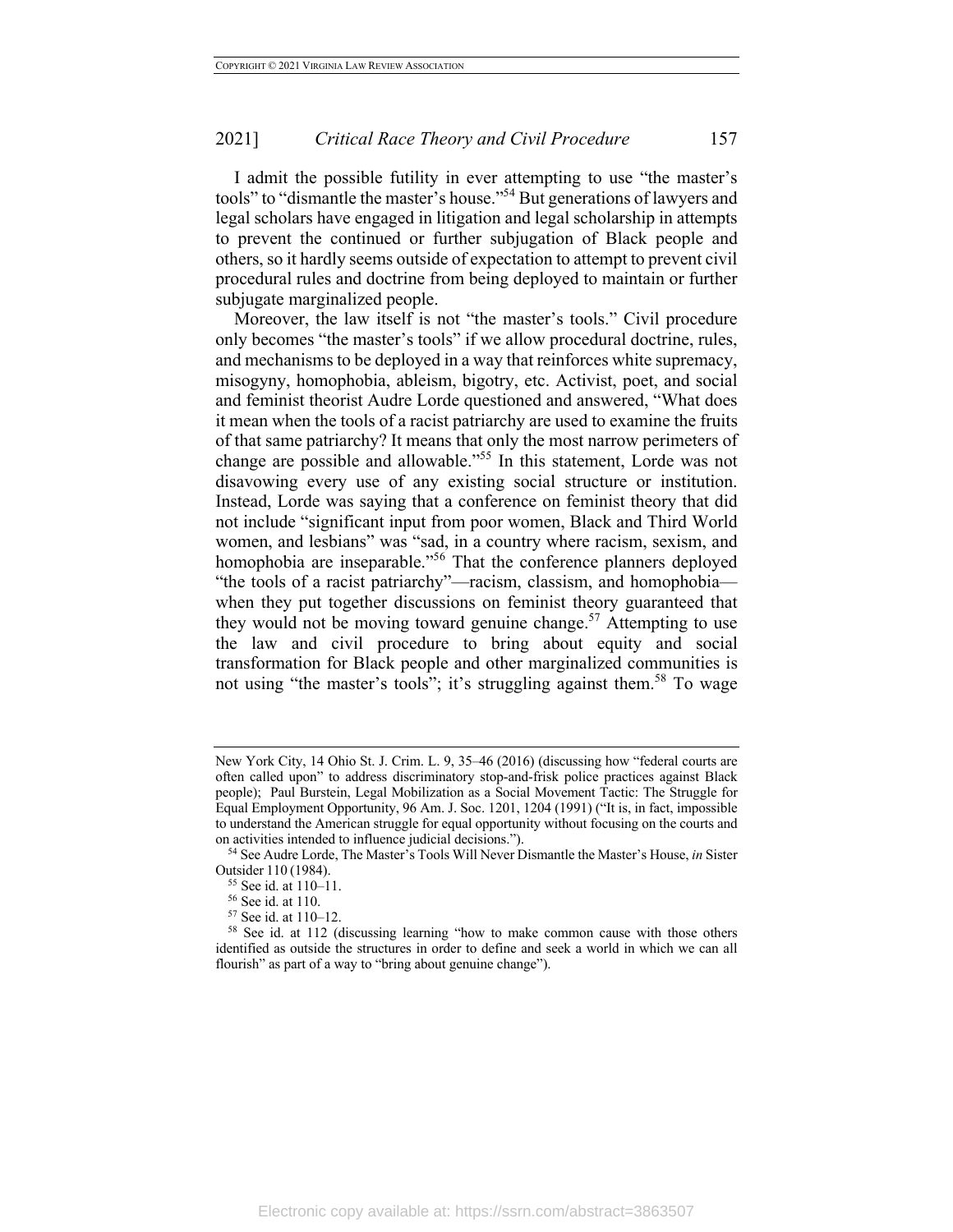these fights (particularly litigation to hold police accountable),<sup>59</sup> we need to develop an understanding of the relationship between racial subordination and civil procedure. If that understanding shows that civil procedure, portions of it, or the entirety of the U.S. federal court system is intractably reinforcing white supremacy (or any other type of group subordination), then perhaps there should be calls to abolish those portions of procedure (or the entire court system) along with ideas of what rules, doctrines, or types of structures we should have instead.

# *A. Potential Reasons for the Underdevelopment of the Discussion*

There is less of a comprehensive theoretical description of the mutually constitutive and reinforcing relationship between civil procedure and racial subjugation or white supremacy than exists in some other areas.  $60$ 

<sup>59</sup> See Sinnar, supra note 8.

<sup>60</sup> For civil procedure, see Roy Brooks, Critical Procedure (1998) (applying a criticalist theory approach to investigate the subordination of "outsider" groups like people of color and women in civil procedure). For corporations, see Richard R.W. Brooks, Incorporating Race, 106 Colum. L. Rev. 2023 (2006) (discussing the implications of recent court decisions ruling that corporations possess racial identities "as a matter of law"). For criminal procedure, see Devon W. Carbado, (E)racing the Fourth Amendment, 100 Mich. L. Rev. 946, 967–68 (2002); Tracey Maclin, "Black and Blue Encounters"—Some Preliminary Thoughts About Fourth Amendment Seizures: Should Race Matter?, 26 Val. U. L. Rev. 243, 250 (1991); Tracey Maclin, Race and the Fourth Amendment, 51 Vand. L. Rev. 333, 392 (1998). For antidiscrimination and constitutional law, see T. Alexander Aleinikoff, The Constitution in Context: The Continuing Significance of Racism, 63 U. Colo. L. Rev. 325, 326 (1992); Kimberlé Williams Crenshaw, Race, supra note 2, at 1335 (1988); Eric Schnapper, Perpetuation of Past Discrimination, 96 Harv. L. Rev. 828, 831 (1983); Alan David Freeman, Legitimizing Racial Discrimination Through Antidiscrimination Law: A Critical Review of Supreme Court Doctrine, 62 Minn. L. Rev. 1049, 1050 (1978). For evidence law, see Jasmine B. Gonzales Rose, Toward a Critical Race Theory of Evidence, 101 Minn. L. Rev. 2243 (2017) (explaining how evidence law and practice disadvantage people of color). For tax, see Andre L. Smith, Tax Law and Racial Economic Justice: Black Tax 1 (2015) (discussing the role of tax law in redistributing wealth from Black to white persons); Critical Tax Theory: An Introduction (Anthony C. Infanti & Bridget J. Crawford, eds., 2009) (revealing how facially "neutral" tax laws contribute to racial subordination); David Brennen, Race and Equality Across the Law School Curriculum: The Law of Tax Exemption, 54 J. Legal Educ. 336–37 (2004); Beverly I. Moran & William Whitford, A Black Critique of the Internal Revenue Code, 1996 Wis. L. Rev. 751 (1996) (arguing that the tax code systematically favors white over Black persons); Dorothy A. Brown, Race, Class, and Gender Essentialism in Tax Literature: The Joint Return, 54 Wash. & Lee L. Rev. 1469, 1471 (1997). For property, see Cheryl I. Harris, Whiteness as Property, 106 Harv. L. Rev. 1707, 1714 (1993). For election law and voting rights, see Lani Guinier, Groups, Representation, and Race-Conscious Districting: A Case of the Emperor's Clothes, 71 Tex. L. Rev. 1589, 1641–42 (1993); Heather K. Gerken, Understanding the Right to an Undiluted Vote, 114 Harv. L. Rev. 1663, 1670 (2001).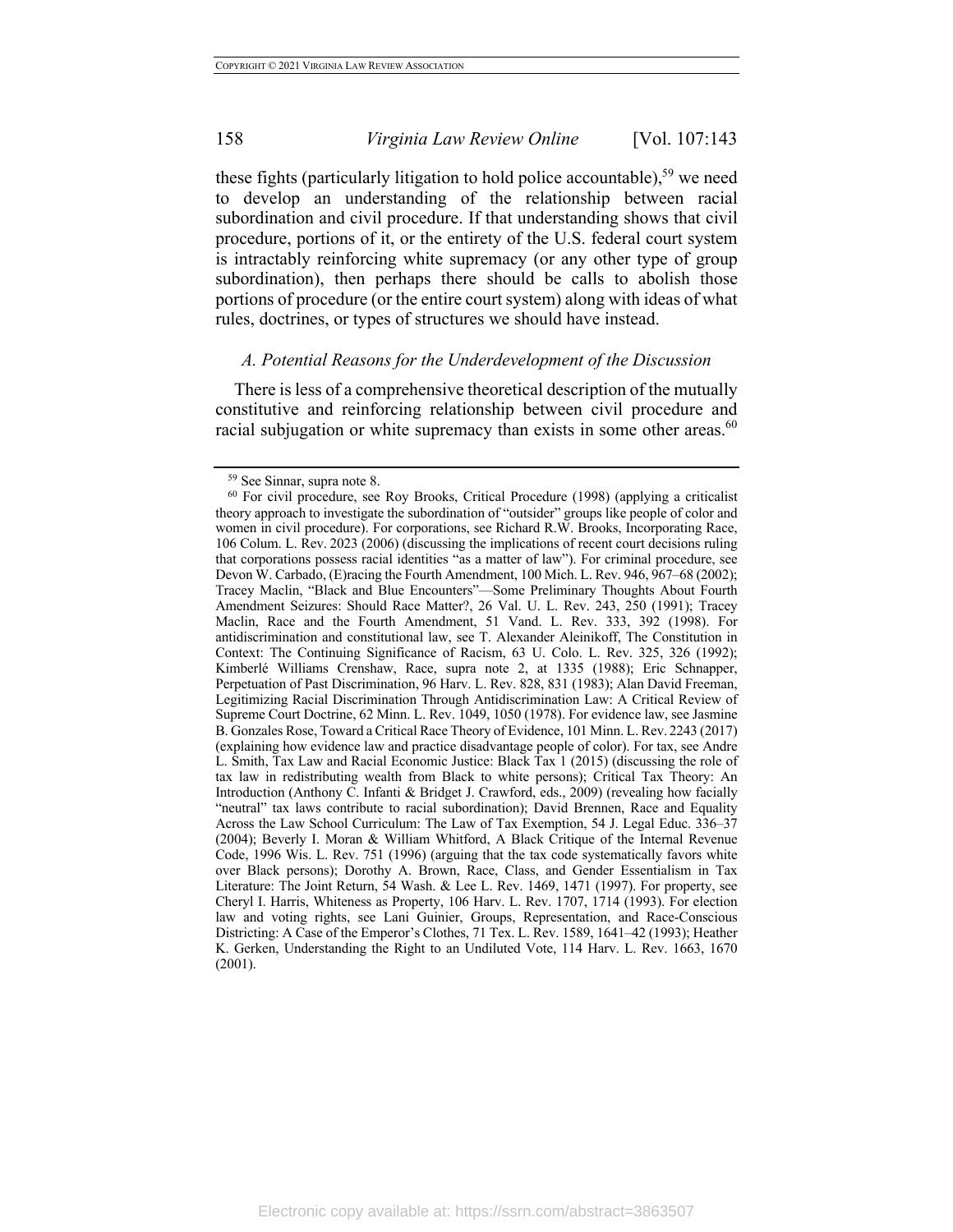Critical Race Theory (CRT) might be underdeveloped in civil procedure because it could seem to be the most technical, objective legal discourse, an area of "perspectivelessness."<sup>61</sup> One could easily assume that "no specific cultural, political, or class characteristics" have any relevance for procedure and that procedural arguments and decisions come from no "particular perspective in legal analysis."<sup>62</sup> It might seem that discussions of racial justice would fall largely or exclusively within the domain of constitutional law, criminal law, or criminal procedure. Additionally, proceduralists might be less likely to realize the importance of racial subordination in procedure.

Perhaps in part due to the absence of a comprehensive scholarly theoretical account of racial implications of procedure, most civil procedure classes might not discuss the relationship between racial subordination and civil procedure. Scholars might be less likely to recognize and build upon the roles of race and identity in procedure if those topics haven't been a part of their procedural discussions beginning at least in law school.

CRT in civil procedure might be underdeveloped because many (white) scholars and professors may only realize, or think that they should discuss, the importance of racial subordination in procedure if they've found what I refer to as a "Magical Negro"<sup>63</sup> case, casebook, or scholarly topic. The Magical Negro is a term popularized by film director Spike Lee<sup>64</sup> that describes a stereotypical, supporting Black movie character "who, through their special insight or mystical powers, aids the white

For examples specific to teaching, see Dorothy A. Brown, Critical Race Theory: Cases, Materials, and Problems (3rd ed. 2013); Kevin R. Johnson, Integrating Racial Justice into the Civil Procedure Survey Course, 54 J. Legal Educ. 242 (2004); Taunya Lovell Banks, Teaching Laws with Flaws: Adopting a Pluralistic Approach to Torts, 57 Mo. L. Rev. 443 (1992).

<sup>&</sup>lt;sup>61</sup> It would seem that someone could easily assume that procedural rules embody the most technical, objective legal discourse and that no "particular perspective in legal analysis" and "no specific cultural, political, or class characteristics" have any relevance. Kimberlé Williams Crenshaw, Foreword: Toward a Race-Conscious Pedagogy in Legal Education, 11 Nat'l Black Law J. 1, 2–3 (1989), (defining "perspectivelessness" as the dominant mode of white, middle class beliefs).

 $^{62}$  Id. at 2.

<sup>63</sup> See Matthew W. Hughey, Cinethetic Racism: White Redemption and Black Stereotypes in "Magical Negro" Films, 56 Soc. Probs. 543, 544 (2009).

<sup>64</sup> Andrea Freeman, Unmothering Black Women: Formula Feeding as an Incident of Slavery, 69 Hastings L.J. 1545, 1589 (2018); Susan Gonzalez, Director Spike Lee Slams 'Same Old' Black Stereotypes in Today's Films, 29 Yale Bulletin, Mar. 2, 2001, http://archives.news.yale.edu/v29.n21/story3.html [https://perma.cc/Y2GD-8WMH].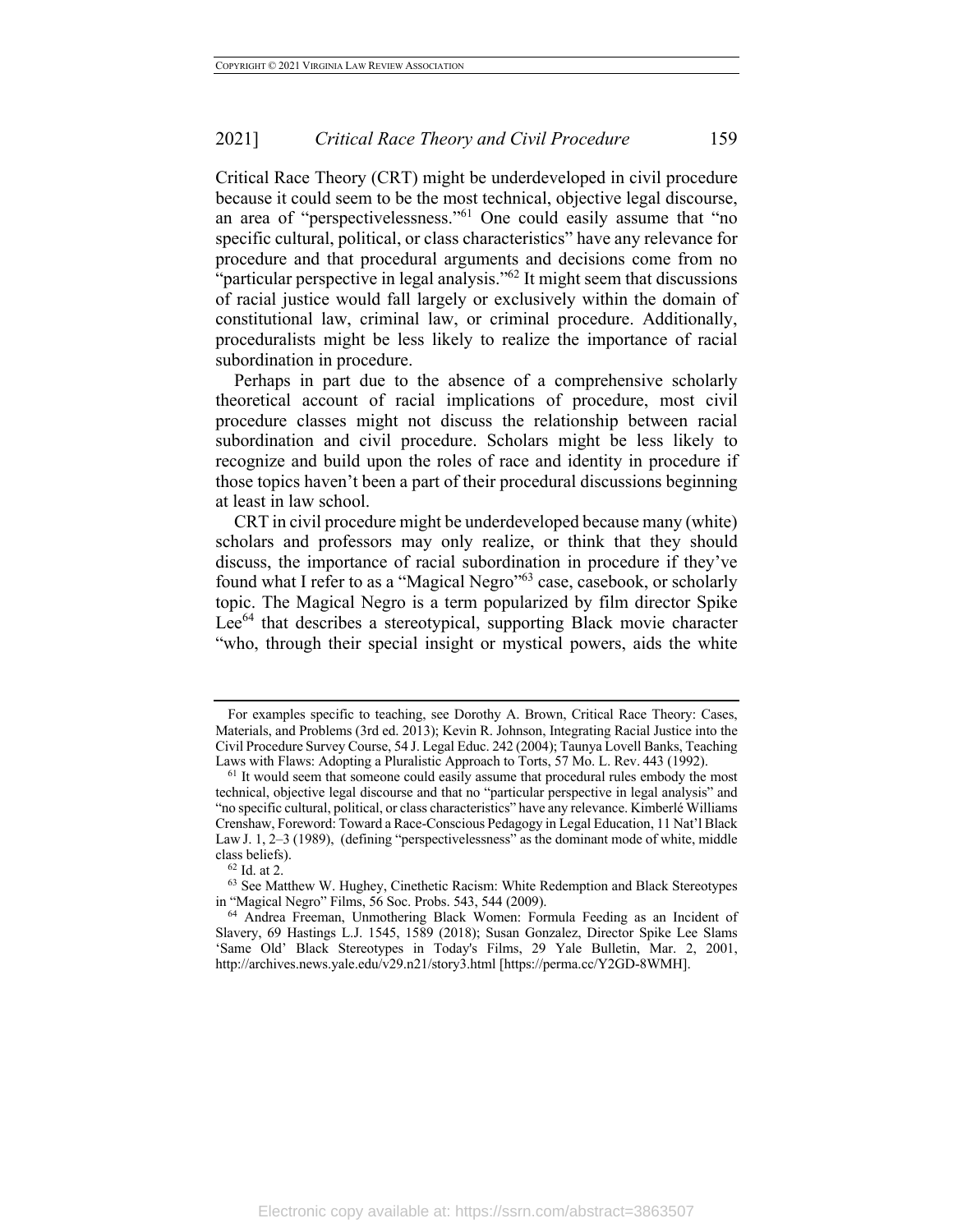main character in his or her character development."65 The Magical Negro's powers "are used to transform disheveled, uncultured, lost, or broken white characters into competent, successful, and content people within the context of the American myth of redemption and salvation."<sup>66</sup> In much the same way of the Hollywood stereotype, the race-relevant case, casebook, or topic might only be good enough to play, at best, a supporting role, to all of the white-perspective or seemingly neutral cases if the race-relevant case is perfect or "saintly" and the material would serve the "sole purpose" of enriching the white cases around it.  $67$ 

Even if this comparison may be somewhat extreme, civil procedure scholars don't seem to set anywhere nearly as high of a standard for nonrace relevant (or non-marginalized group relevant) cases, casebooks, or topics. We are always supposed to look for and to discuss fairness, efficiency, and other ostensibly identity-neutral concepts seen as central to procedure, but some procedural scholars might only consider the role of race and racial subordination within procedure if someone presents them with the "Magical Negro" case, casebook, or topic. Such absurdly high expectations for cases or scholarly projects that prompt thought about racial subordination could guarantee that some professors who think of themselves as supportive of racial equality, and as against racial subordination, might never engage race-relevant materials in their scholarship, classes, or litigation.

Some scholars may hesitate to explore race (or other aspects of identity) and subordination within procedure unless a perfect opportunity presents itself—either the perfect "race" scholarship project, the perfect case, or the perfect casebook. For teaching, there are numerous civil

<sup>65</sup> I. Bennett Capers, Afrofuturism, Critical Race Theory, and Policing in the Year 2044, 94 N.Y.U. L. Rev. 1, 12–13 n.56 (2019) (citing Cerise L. Glenn & Landra J. Cunningham, The Power of Black Magic: The Magical Negro and White Salvation in Film, 40 J. Black Stud. 135, 135 (2009)).

<sup>66</sup> DeShayla M. Strachan, The Triple Threat: The Black, Female Attorney, 11 S.J. Pol'y & Just. 112, 119 (2017); see also Osamudia R. James, Valuing Identity, 102 Minn. L. Rev. 127, 148 n.98 (2017).

<sup>67</sup> Freeman, supra note 64, at 1589.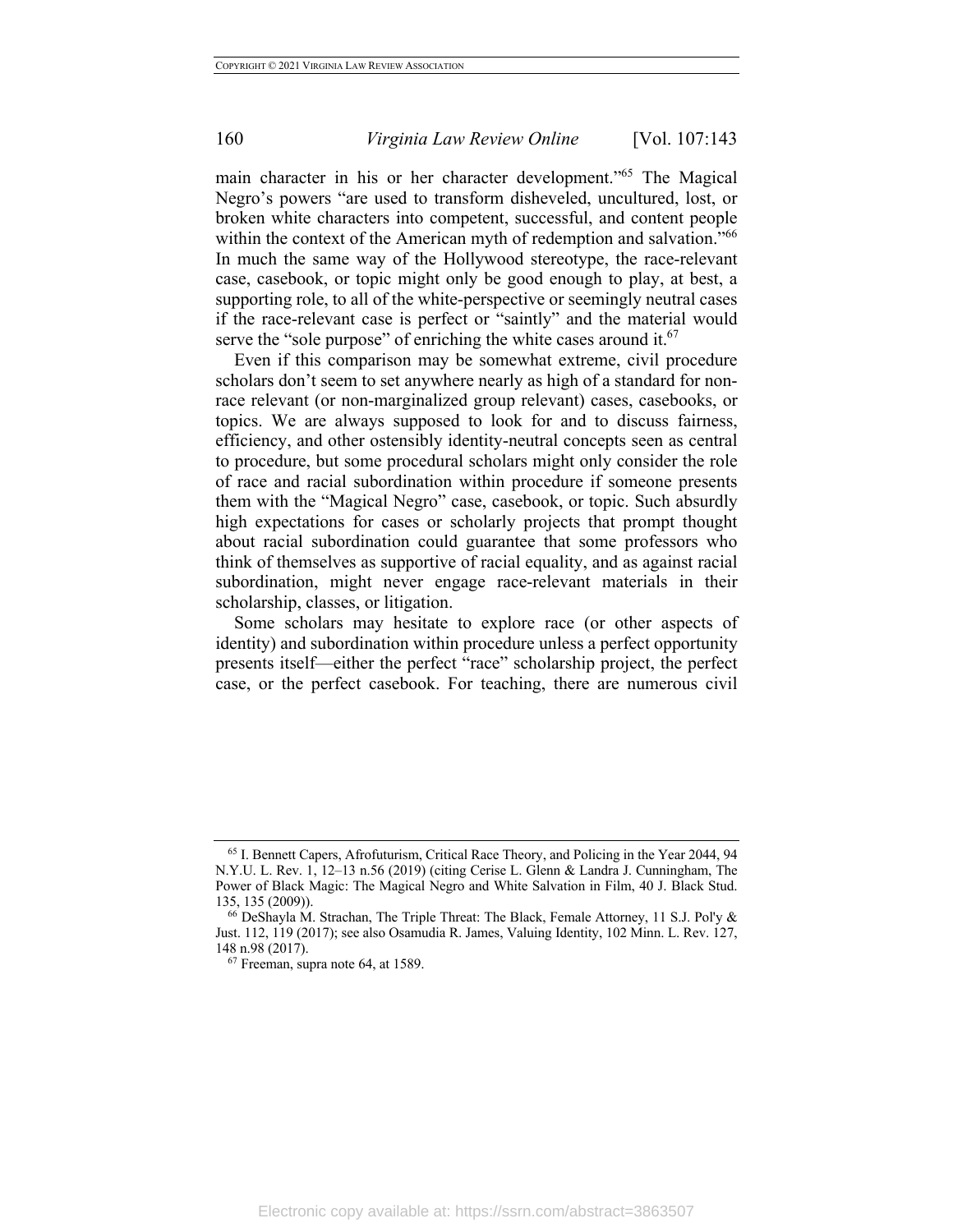procedure cases, <sup>68</sup> doctrines, <sup>69</sup> casebooks,<sup>70</sup> and other materials<sup>71</sup> discussing race.<sup>72</sup> When presented with materials to use that are relevant to race and racial justice, some professors require that any race-relevant material meet standards far beyond that which they require for any other class material. As examples, some professors would be happy to teach materials that involve race in civil procedure if there were a single racerelevant case that they could use to teach every section of the syllabus. Others would only want to engage with racial subordination in the classroom if there were an accompanying novel specifically about the case to assign the class. And others still would only teach or think about race in civil procedure if the relevant material were integrated in their preferred casebook (which doesn't include the material). Civil procedure professors who want to engage with cases and doctrine that relate to racial injustice should stop this pretense of a search for the mythical "Magical Negro" case, casebook, or scholarly project. Our jobs as scholars and

peremptory challenges, and class actions.

<sup>71</sup> See, e.g., Kevin M. Clermont, ed., Civil Procedure Stories (2d ed. 2008) (providing a deeper understanding of significant civil procedure cases, including the social and factual backgrounds).

<sup>72</sup> See Johnson, supra note 60 at 242 (2004)*.*

<sup>68</sup> See, e.g., Ashcroft v. Iqbal, 556 U.S. 662 (2009) (establishing a plausibility standard for pleadings in a case involving a Muslim, Pakistani litigant alleging top government officials were liable for discriminatory treatment and abuse in prison); Lassiter v. Dept. of Soc. Servs., 452 U.S. 18 (1981) (finding that the due process clause did not require the state to appoint an attorney for indigent parents in danger of losing their parental rights in a case involving an indigent, Black mother); Adickes v. S. H. Kress & Co., 398 U.S. 144 (1970) (holding that the party asserting summary judgment has the burden of showing a lack of factual controversy where a lunch counter had won on summary judgment after turning a teacher and Black students away and having them arrested); Scott v. Harris, 550 U.S. 372 (2007) (holding that a police officer did not violate the Fourth Amendment by deliberately ramming his car into the car of a motorist suspected of speeding); Hansberry v. Lee, 311 U.S. 32 (1940) (holding that res judicata may not bind plaintiffs who had no opportunity to be represented in earlier actions in a case involving racially restrictive covenants that barred Black persons from owning or leasing land); Martin v. Wilks, 490 U.S. 755 (1989) (allowing white firefighters to challenge consent decrees meant to ensure that Black people would be hired as firefighters in Birmingham, Alabama); Swanson v. Citibank, N.A., 614 F.3d 400 (7th Cir. 2010) (holding that a Black homeowner's complaint alleging Fair Housing Act violation met the plausibility pleading standards articulated by *Iqbal*). <sup>69</sup> For example, due process, the right to counsel, pleading standards and motions to dismiss,

<sup>&</sup>lt;sup>70</sup> For example, Stephen N. Subrin, Martha L. Minow, Mark S. Brodin, Thomas O. Main & Alexandra Lahav, Civil Procedure: Doctrine, Practice, and Context 1188 (5th ed. 2016), which includes a significant case file (that is integrated in problems and discussions throughout the book) for *Warner v. City of New York*, a class action challenging an allegedly racially discriminatory policing stop-and-frisk policy that is based on Floyd v. City of New York (Floyd III), 861 F. Supp. 2d 274 (S.D.N.Y. 2012).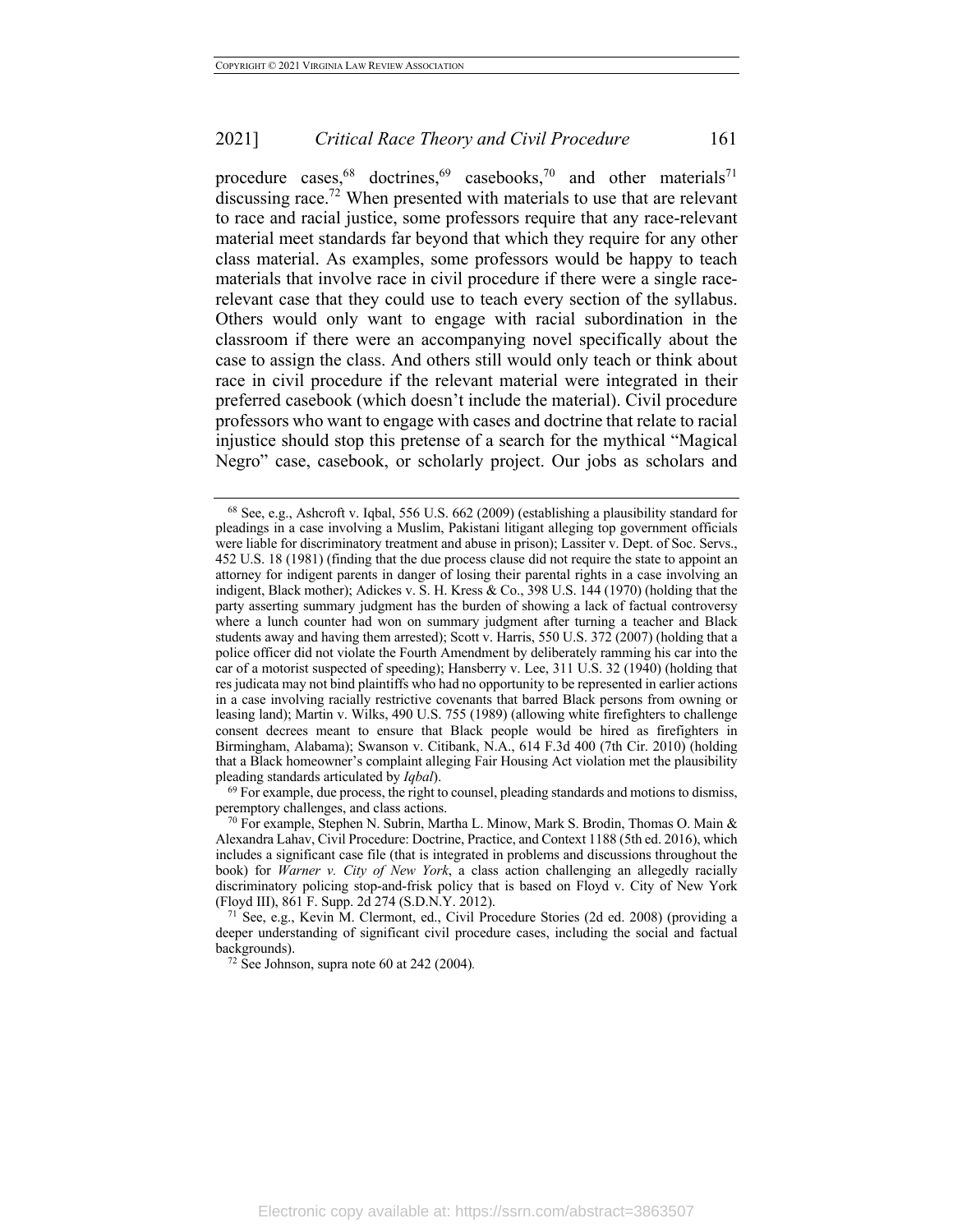teachers include learning, teaching, and building scholarly projects around different complicated ideas and concepts. If we have put in the time, or sought out resources, to learn about law and economics or any other type of framework and we incorporate that into our classrooms or scholarship, then we could and should do the same with race, racism, and racial subordination. If we aren't thinking, teaching, or writing about how civil procedure affects Black people and other marginalized groups, we are likely cultivating generations of lawyers, scholars, legal instructors, and judges who accept and promote the dominant white hegemonic view of procedure as neutral and we are marginalizing students who know better.

#### *B. Why Now?*

Some may wonder if there is less of a need to fight against the subjugation of marginalized groups now that Donald Trump is no longer in office. But the threat of racial subordination does not end solely based on a Democrat (in the current time, President Joe Biden) or someone other than Donald Trump having won the 2020 presidential election. While Donald Trump serves as a lightning rod or focal point in the current public resurgence of white supremacy and movements to strip marginalized groups of rights, privileges, and benefits,  $73$  the potential attempt to retrench civil rights and maintain marginalization of various communities does not necessarily depend on Trump being President, there being a Republican president, or Republicans having control of Congress. As

<sup>73</sup> See, e.g., Kevin Roose, What Is QAnon, the Viral Pro-Trump Conspiracy Theory?, N.Y. Times (Oct. 19, 2020), https://www.nytimes.com/article/what-is-qanon.html [https://perma.cc/4V69-GYXM]; Russell Berman, Trump Fails the QAnon Test, The Atlantic (Oct. 15, 2020), https://www.theatlantic.com/politics/archive/2020/10/trump-qanondenounce/616751/ [https://perma.cc/56J7-Q9PG]; Alex Kaplan, Trump has Repeatedly Amplified QAnon Twitter Accounts. The FBI Has Linked the Conspiracy Theory to Domestic Terror, Media Matters (Jan. 11, 2021, 4:30 PM), https://www.mediamatters.org/twitter/fbicalls-qanon-domestic-terror-threat-trump-has-amplified-qanon-supporters-twitter-more-20 [https://perma.cc/8CY6-VV2N]; Sarah McCammon, From Debate Stage, Trump Declines to Denounce White Supremacy, NPR (Sept. 30, 2020, 12:37 AM), https://www.npr.org/2020/09/30/918483794/from-debate-stage-trump-declines-to-denouncewhite-supremacy [https://perma.cc/7DDU-GGJ5]; Matt Pearce, Q&A: What Is President Trump's relationship with far-right and white supremacist groups?, L.A. Times (Sept. 30, 2020, 7:42 PM), https://www.latimes.com/politics/story/2020-09-30/la-na-pol-2020-trumpwhite-supremacy [https://perma.cc/9E88-AW92]; Sarah Mizes-Tan, Experts Warn The Threat of Violence From Far-Right Groups Can Impact Racial Progress, CapRadio (Oct. 27, 2020), https://www.capradio.org/articles/2020/10/27/experts-warn-the-threat-of-violencefrom-far-right-groups-can-impact-racial-progress/ [https://perma.cc/G3KC-VL57].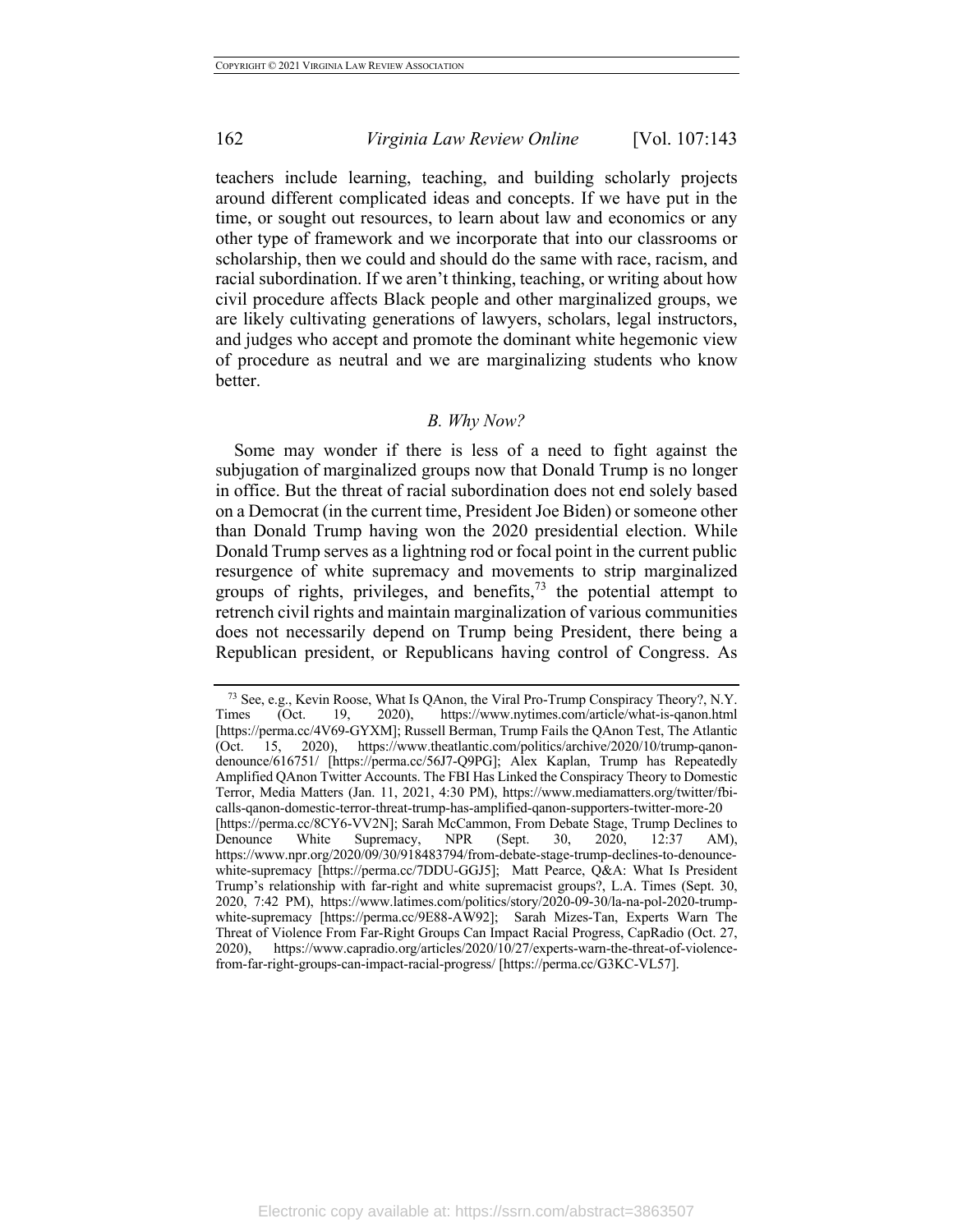President, Trump issued several executive orders,<sup>74</sup> rules/regulations,<sup>75</sup> and other policies<sup>76</sup> that likely would never have been issued by a president who was a Democrat or a different or more moderate Republican, but the power to be gained or solidified through a renewed

<sup>75</sup> See, e.g., Making Admission or Placement Determinations Based on Sex in Facilities Under Community Planning and Development Housing Programs, 85 Fed. Reg. 44811 (proposed July 24, 2020) (allowing shelters to declare the gender of people staying at sexsegregated shelters and allowing or encouraging discrimination against and endangerment of trans women and men); Nondiscrimination in Health and Health Education Programs or Activities, Delegation of Authority 85 Fed. Reg. 37160 (June 19, 2020) (changing definitions within the Affordable Care Act's nondiscrimination provision to remove the definition of "on the basis of sex" in order to no longer include, and protect against discrimination on the basis of, gender identity or sexual orientation); Adoption and Foster Care Analysis and Reporting System, 85 Fed. Reg. 28410 (proposed May 12, 2020) (to be codified at 45 C.F.R. Pt. 1355) (eliminating collection of sexual orientation date on foster youth/adoptive parents); Student Assistance General Provisions, The Secretary's Recognition of Accrediting Agencies, The Secretary's Recognition Procedures for State Agencies 84 Fed. Reg. 58834 (November 1, 2019) (preventing HHS from enforcing, and planning to repeal, regulations prohibiting discrimination based on gender identity and sexual orientation in all HHS grant programs).

<sup>76</sup> See, e.g., Memorandum for the Secretary of Commerce, Excluding Illegal Aliens From the Apportionment Base Following the 2020 Census, 85 Fed. Reg. 44679 (July 21, 2020) (instructing Commerce Secretary to remove immigrants without legal status from the count for congressional apportionment); Notice, Designating Aliens for Expedited Removal 84 Fed. Reg. 35409 (July 23, 2019) (expanding the scope of expedited removal of undocumented immigrants); Memorandum for the Secretary of Defense and the Secretary of Homeland Security, 82 Fed. Reg. 41319 (Aug. 25, 2017) (banning transgender individuals from serving in the military); Office of Management and Budget Memorandum M-20-37, Ending Employee Trainings that Use Divisive Propaganda to Undermine the Principle of Fair and Equal Treatment for All (Sept. 28, 2020); Memorandum M-20-34, Training in the Federal Government (Sept. 4, 2020) (instructing agencies "to begin to identify all contracts or other agency spending related to any training on 'critical race theory,' 'white privilege,' or any other training or propaganda effort that teaches or suggests either (1) that the United States is an inherently racist or evil country or (2) that any race or ethnicity is inherently racist or evil" and "begin to identify all available avenues within the law to cancel any such contracts and/or to divert Federal dollars away from these un-American propaganda training sessions.").

<sup>74</sup> See, e.g., Exec. Order No. 13769, 82 Fed. Reg. 8977 (January 27, 2017) ("Protecting the Nation From Foreign Terrorist Entry Into the United States.") (enacting what was dubbed a "Muslim Ban"; Exec. Order No. 13780, 82 Fed. Reg. 13209 (March 6, 2017) ("Protecting the Nation From Foreign Terrorist Entry Into the United States.") (functioning practically as another "Muslim Ban"); Exec. Order No. 13798, 82 Fed. Reg. 21675 (May 4, 2017) ("Promoting Free Speech and Religious Liberty.") (potentially giving religious organizations a greater ability to discriminate against women and members of the LGBT community); Exec. Order No. 13950, 85 Fed. Reg. 60683 (September 22, 2020) ("Combating Race and Sex Stereotyping.") (preventing discussions of critical race theory, white privilege, and systemic racism and sexism in some diversity trainings).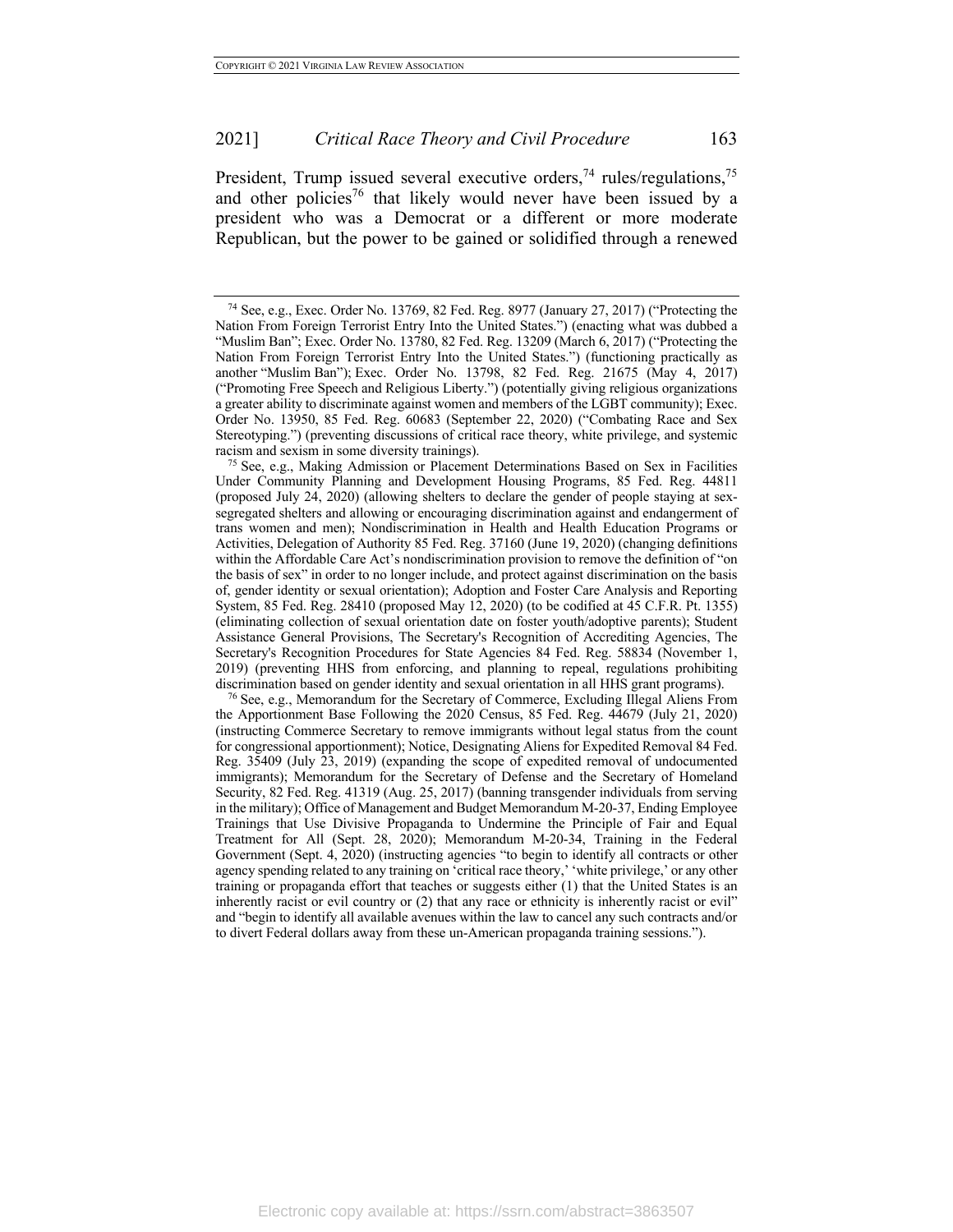white supremacist silent covenant likely would and will remain.<sup>77</sup> Additionally, the perceived threat to whiteness of a soon to be majority people of color country and society and the ideal privileges that do, or in some minds should, accompany whiteness may drive intensified action now.78

#### **CONCLUSION**

Some may believe that civil procedural standards operate in a neutral, identity-free zone and that judges don't care about litigants' identities, or their positions within the sociopolitical hierarchy, when deciding procedural issues. But judges are not oblivious to racial identity or its proxies in procedural decisions any more than they are in substantive contexts. Even the perception of, or the attempt to be, oblivious to identity could be another way to allow harmful assumptions to thrive.

According to Professor Derrick Bell's concept of involuntary sacrifice:

Derrick Bell, Silent Covenants: *Brown v. Board of Education* and the Unfulfilled Hopes for Racial Reform 29 (2005). See also Pedro, supra note 37 ("The involuntary sacrifice comes at a time when white people are divided and need to be reunited across class or other lines, so they reunite by taking something away from Black people or other marginalized groups. Given current high levels of polarization, it seems that we are currently in such a time." (internal

 $78$  Angela Onwuachi-Willig, Policing the Boundaries of Whiteness: The Tragedy of Being "Out of Place" from Emmett Till to Trayvon Martin, 102 Iowa L. Rev. 1113, 1154–56, 1168– 70 (2017).

<sup>77</sup>

For as much as it seems that Donald Trump has changed something about the character of this country, the truth is he hasn't. What is terrible about Trump is also terrible about the United States. Everything we've seen in the last four years — the nativism, the racism, the corruption, the wanton exploitation of the weak and unconcealed contempt for the vulnerable — is as much a part of the American story as our highest ideals and aspirations.

Jamelle Bouie, Don't Fool Yourself. Trump Is Not an Aberration, N.Y. Times (Oct. 30, 2020), https://www.nytimes.com/2020/10/30/opinion/trump-presidents-history.html: [https://perma.cc/4ZD8-Z9EL].

To settle potentially costly differences between two opposing groups of whites, a compromise is effected that depends on the involuntary sacrifice of black rights or interests. Even less recognized, these compromises (actually silent covenants) not only harm blacks but also disadvantage large groups of whites, including those who support the arrangements. Examples of this involuntary racial-sacrifice phenomenon abound and continue. A few of the more important are: the slavery understandings, the Constitution, universal white male suffrage, the *Dred Scott v. Sandford* case, the Hayes-Tilden compromise, and the southern disenfranchisement compromise.